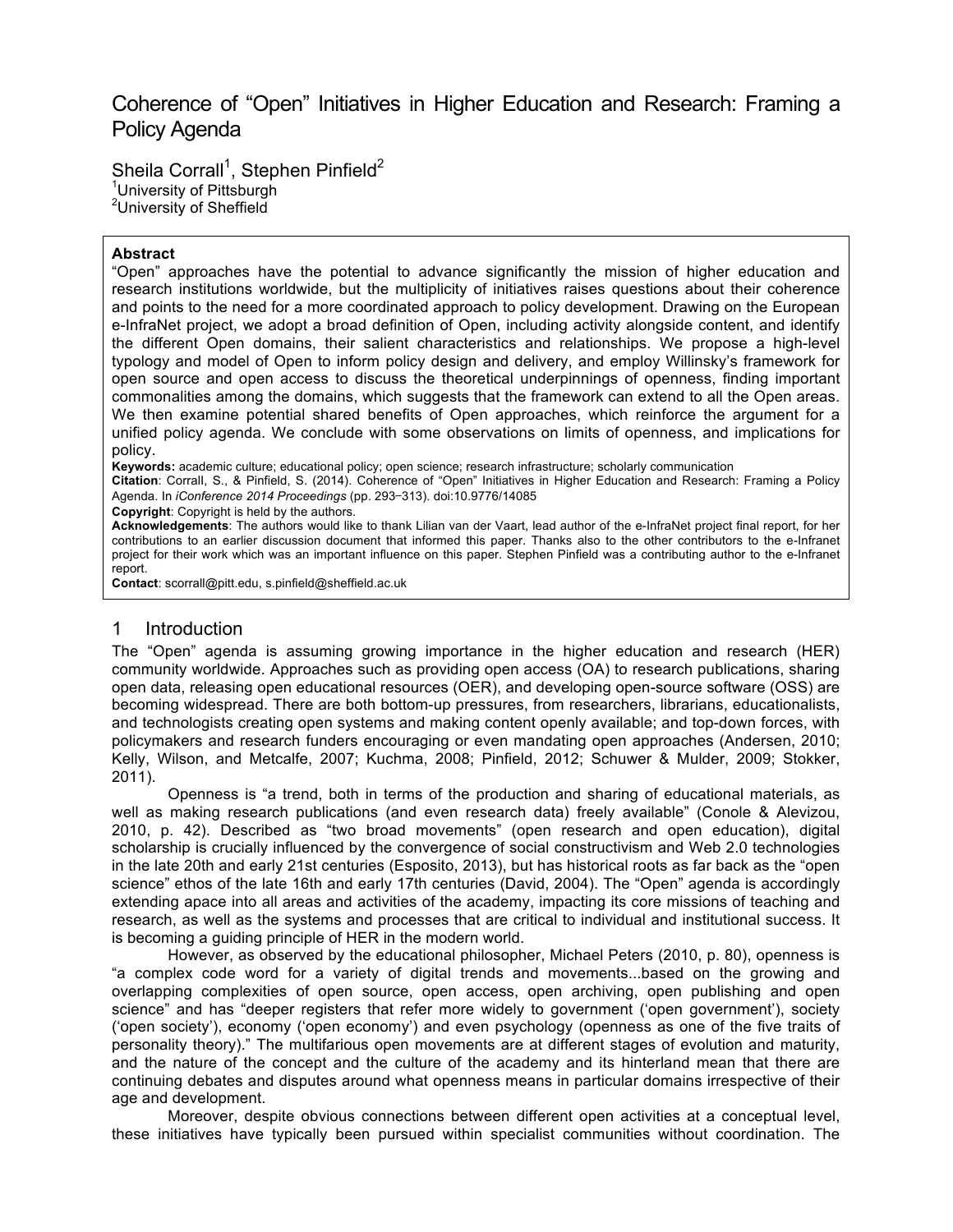related policy and practitioner literature is similarly disparate, although it shows increasing convergence between OER and OSS in the learning and teaching context (Andersen, 2010; Christiansen & Anderson, 2004; Conole & Alevizou, 2010; Iiyoshi & Kumar, 2008; Leeson & Mason, 2007; Wiley & Gurrell, 2009), and between OSS and open science in the research arena (Lyon, 2009; Rhoten & Powell, 2007; Royal Society, 2012; Schroeder, 2007; Whyte & Pryor, 2011; Willinsky, 2005). Some commentators have used the Boyer (1997, pp. 24-25) model of scholarship lately to advance a more integrated view of openness, showing how digital practices are transforming all four of his categories of academic work: research/discovery, synthesis/integration, practice/application, and teaching (Garnett & Ecclesfield, 2011; Katz, 2010; Pearce, Weller, Scanlon, & Ashleigh, 2010). Recently, Wellen (2013) has examined the commonalities between OA to research outputs and MOOCs (Massive Open Online Courses) from a political economy perspective, arguing in particular that the "unbundling" of previously integrated processes and roles in their production create the conditions for "disruptive" change.

Peters and Roberts (2012, p. 4) are notable examples of the few scholars to investigate at a deeper, philosophical level the historical and contemporary connections between the diverse concepts of openness, specifically:

"the social processes and policies that foster openness as an overriding educational and scientific value, evidenced in the growth of open source, open access, open education, and their convergences that characterize global knowledge communities."

Another significant contribution, but at the policy level, is the work of the European Network for Co-ordination of Policies and Programmes on e-Infrastructure (e-InfraNet, 2013), which has scoped a broad policy framework for open approaches in HER in the context of European Union initiatives on innovation and digital agenda. Informed by European projects and developments, supplemented by evidence from global sources, e-InfraNet (2012, 2013) provides an overview and synthesis of different types of open activity and their relationships, and a compelling argument for openness as "the default modus operandi for research and higher education."

Within this context, our purpose here is to map out the current Open landscape from a policy development perspective, considering in particular the potential for greater coordination between different Open approaches. We first identify the main characteristics of the various Open domains, deploying a broad definition of "Open" to capture the present range of Open initiatives. We next advance and elaborate a high-level typology of Open to inform policy development, and discuss whether the different Open initiatives can be approached in a coordinated way as part of a single coherent policy agenda. We suggest that a framework put forward by Willinsky (2005) for understanding the convergence of open source, OA, and open science can extend to other Open domains. We then outline the potential shared benefits of the different Open approaches, which we argue strengthen the case for convergence, while also commenting on some limits of openness, and we conclude with our observations on the policy implications of our findings.

## 2 Definitions and Dimensions of Openness

Defining "open" clearly and unambiguously is important from a policy-development as well as a conceptual perspective. Different interpretations of the concept can result in different outcomes in practice and protracted debates among stakeholders, notable instances being text mining of journal articles, where only some versions of OA permit harvesting and analysis of content, (Clark, 2013; Howard, 2012; McDonald & Kelly, 2012) and open standards in the IT industry, where there are competing visions of openness and how it applies to the products and processes of standards development (ANSI, 2005; Cerri & Fuggetta, 2007; Tiemann, 2005). Varying interpretations of what "open" means are especially common when the particular phenomenon is at an emergent stage, exemplified by the different approaches to open peer review reported in the literature (Ford, 2013; Shotton, 2012; Ware, 2011).

The various arenas of open activity have generated a range of definitions. The open access (OA) movement, in particular, has several widely cited definitions of the basic concept and salient dimensions that are potentially applicable to other open areas. The seminal Budapest Open Access Initiative (BOAI, 2002) limits its scope to peer-reviewed journal literature (including unreviewed pre-prints) and defines the concept thus:

"...free availability on the public internet, permitting any users to read, download, copy, distribute, print, search, or link to the full texts of these articles, crawl them for indexing, pass them as data to software, or use them for any other lawful purpose, without financial, legal, or technical barriers other than those inseparable from gaining access to the internet itself. The only constraint on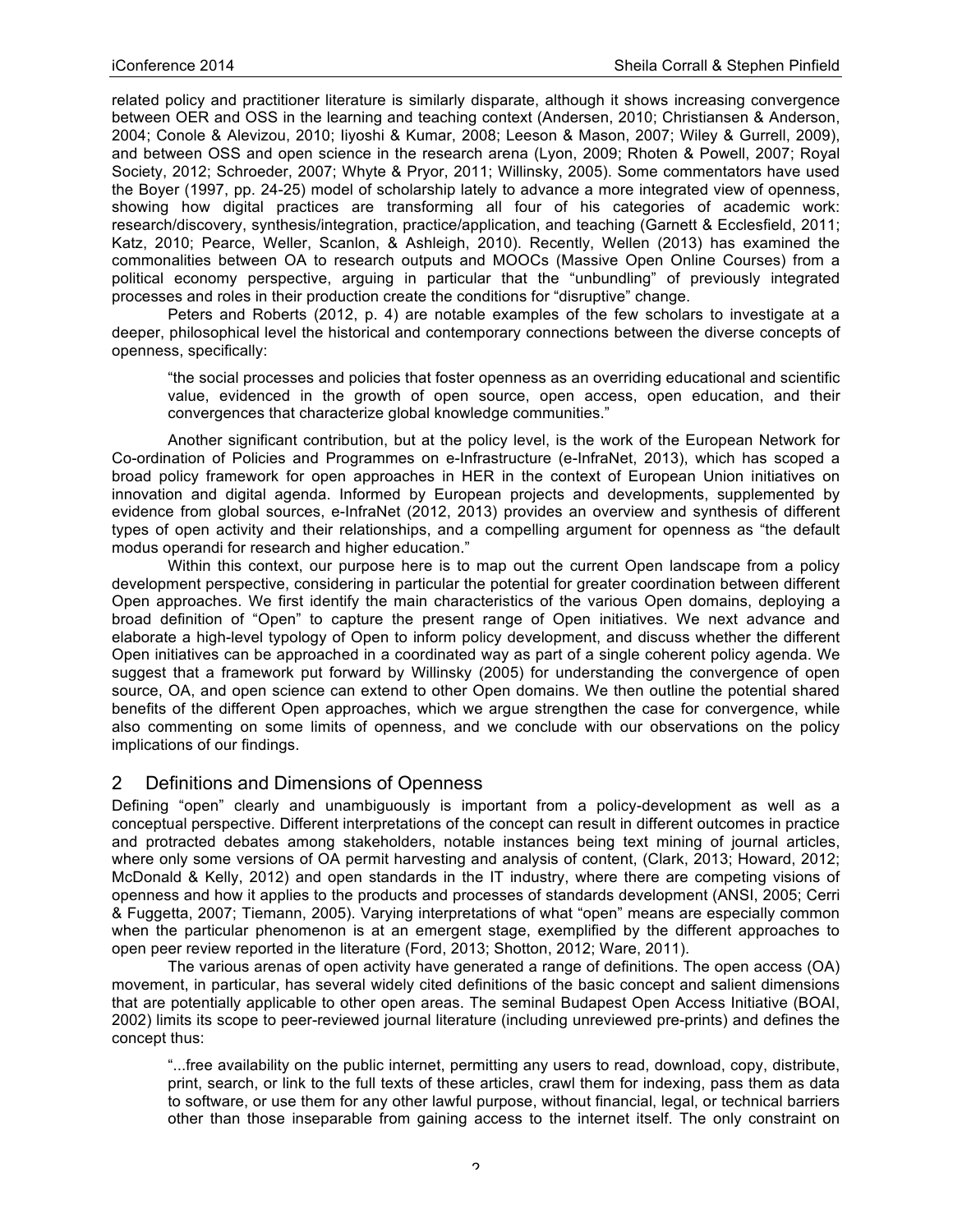reproduction and distribution, and the only role for copyright in this domain, should be to give authors control over the integrity of their work and the right to be properly acknowledged and cited."

This early characterization significantly incorporates the ability to both view content and reuse it in various ways. Suber (2012, pp. 65, 66) disambiguates these issues using terminology from the software community to define two "sub-species of OA":

"Gratis OA is free of charge... Users must still seek permission to exceed fair use. Gratis OA removes price barriers but not permission barriers."

"Libre OA is free of charge and also free of some copyright and licensing restrictions … Libre OA removes price barriers and at least some permission barriers."

Libre OA has recently proved controversial, generating extensive policy-based debate. Some publishers allow free viewing of content, but not various kinds of reuse without permission, significantly limiting the practical benefits of OA. Text mining often involves copying, reformatting, and analyzing large corpora of textual material, which contravenes the licenses of many publishers, even if they allow some kind of Gratis openness. Policymakers thus cannot assume that requiring authors to make outputs Open will necessarily allow content to be mined (or be used in other ways); so, when formulating policy, they need to consider carefully the level of openness required on the Gratis-Libre spectrum to ensure the intended practical outcome.

Taking the perspective of an educationalist looking at open educational resources (OER), Wiley (2010, p. 16) also emphasizes the importance of user permissions in relation to open content, describing "4 Rs" of Open:

- Reuse: the right to reuse the content in its unaltered/verbatim form (e.g., make a backup copy of the content)
- Revise: the right to adapt, adjust, modify, or alter the content itself (e.g., translate the content into another language)
- Remix: the right to combine the original or revised content with other content to create something new (e.g., incorporate the content into a mashup)
- Redistribute: the right to share copies of the original content, the revisions, or the remixes with others (e.g., give a copy of the content to a friend)"

Wiley (2010) defines "reuse" narrowly, but his other "Rs" encompass a broad set of secondary-use activities, presented here as an essential feature of Open in the context of OER. Other formal definitions, including the Open Knowledge Foundation (OKF, 2011) Open Definition Project, also emphasize minimal restrictions on various sorts of reuse, reworking and redistribution.

Such definitions assume openness applies specifically to content, rather than more generally – for example, to activity. In contrast, some definitions from the IT and software community emphasize process-based openness. For example, Weber (2004, p. 56) states,

"The essence of open source is not the software. It is the *process* by which software is created. Think of the software itself as an artifact of the production process. And artifacts are often not the appropriate focus of a broader explanation."

Understanding the process of OSS creation, sometimes known as "open development" (Anderson, 2009) to distinguish it from OSS as product, is important in grasping the full potential of Open in different contexts. The discourse on open standards similarly emphasizes development in an open process (Ray, Gulla, Dash, & Gupta, 2011) and although definitions here exhibit varying levels of openness, they are typically multi-dimensional, for example:

"Open standards are developed in a transparent and collaborative process, are available for free or at a nominal cost and can be implemented royalty free – in particular regarding software interoperability standards – or at reasonable cost." (Undheim & Friedrich, 2008, p. 2)

Table 1 illustrates the range of open phenomena found in academic discourse and practice, showing how the balance, granularity, and interplay of product and process are manifested in different domains.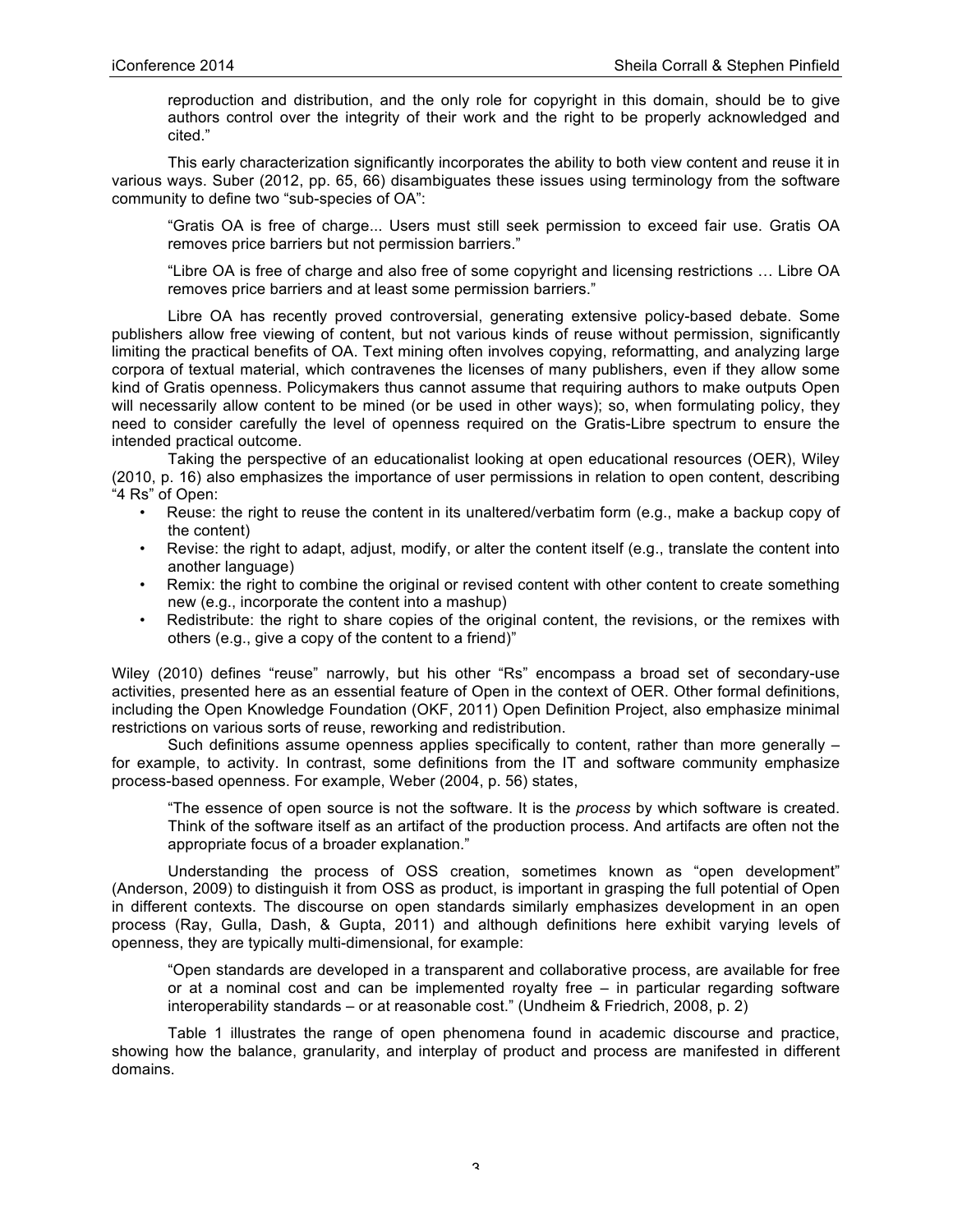| Concept          | Definition                                                            | Source               |
|------------------|-----------------------------------------------------------------------|----------------------|
| Open             | "systematic efforts to create and maintain stores of Openly           | Jones et al.         |
| bibliography     | accessible, machine-readable bibliographic data"                      | (2011)               |
| Open content     | "a collective name for creative work published under a non-           | Keller &             |
|                  | restrictive licence that explicitly permits the work to be copied and | Mossink (2008,       |
|                  |                                                                       |                      |
|                  | - depending on the particular licence chosen - to also be adapted     | p. 13)               |
|                  | and distributed."                                                     |                      |
| Open             | "free and open digital publication of high quality college and        | <b>OCW</b>           |
| courseware       | university-level educational materials. organized as courses,         | Consortium           |
| (OCW)            | and often include course planning materials and evaluation tools      | [n.d.]               |
|                  | as well as thematic content.  openly licensed, accessible to          |                      |
|                  | anyone, anytime via the internet."                                    |                      |
| Open data        | "Data that meets the criteria of intelligent openness. Data must be   | <b>Royal Society</b> |
|                  | accessible, usable, assessable and intelligible."                     | (2012, p. 12)        |
| Open             | "the community-led development model found within many                | Anderson             |
| development      | successful free and open source software projects."                   | (2009)               |
| Open educational | "collaborative practice in which resources are shared by making       | Ehlers (2011, p.     |
| practices (OEP)  | them openly available, and pedagogical practices are employed         | 6)                   |
|                  | which rely on social interaction, knowledge creation, peer-           |                      |
|                  | learning, and shared learning practices."                             |                      |
| Open educational | "teaching, learning and research materials in any medium,             | <b>UNESCO</b>        |
| resources (OER)  | digital or otherwise, that reside in the public domain or have been   | (2012, p. 1)         |
|                  | released under an open license that permits no-cost access, use,      |                      |
|                  | adaptation and redistribution by others with no or limited            |                      |
|                  | restrictions."                                                        |                      |
| Open innovation  | "the use of purposive inflows and outflows of knowledge to            | Chesbrough           |
| (OI)             | accelerate internal innovation, and expand the markets for            | (2006, p. 1)         |
|                  | external use of innovation, respectively.  assumes that firms can     |                      |
|                  | and should use external ideas as well as internal ideas, and          |                      |
|                  | internal and external paths to market"                                |                      |
| Open literature  | "uses a social networking space to aggregate and collectively         | Conole &             |
| review [open     | discuss an evolving body of literature around a set of core           | Alevizou (2010,      |
| research]        | research questions."                                                  | p. 6)                |
| Open notebook    | "a form of Open Science where the laboratory notebook is made         | Bradley, Owens,      |
| science          | public in as close to real time as possible"                          | & Williams           |
|                  |                                                                       | (2008)               |
| Open peer        | "the opposite of double blind, in which authors' and reviewers'       | Ware (2011, p.       |
| review           | identities are both known to each other (and sometimes publicly       | 25)                  |
|                  | disclosed), but also used to describe other approaches, such as       |                      |
|                  | where the reviewers remain anonymous but their reports are            |                      |
|                  | published."                                                           |                      |
| Open science     | "making methodologies, data and results available on the Internet,    | Lyon (2009, p.       |
|                  | through transparent working practices"                                | 6)                   |
| Open source      | "the practice that gives free access in production and                | Keller &             |
|                  | development to the source material for an end product; in most        | Mossink (2008,       |
|                  | cases, one is dealing with software."                                 | p. 9)                |
| Open systems     | " conform to internationally agreed standards defining computing      | Bryant (1995, p.     |
|                  | environments that allow users to develop, run and interconnect        | 32)                  |
|                  | applications and the hardware they run on, from whatever source,      |                      |
|                  | without significant conversion costs"                                 |                      |
|                  |                                                                       |                      |

Table 1. Sample Definitions of Open Concepts

Open activities in the HER arena are evolving in a complex, pluralist context, where multiple definitions prevail with varying levels of consistency. Several scholars have identified synergies between the different open approaches, but much of the discussion and development of policy and practice has taken place in specialist communities of interest, proceeding along parallel tracks, rather than across domains, in a coherent effort. An important contribution here is the crafting and promotion by e-InfraNet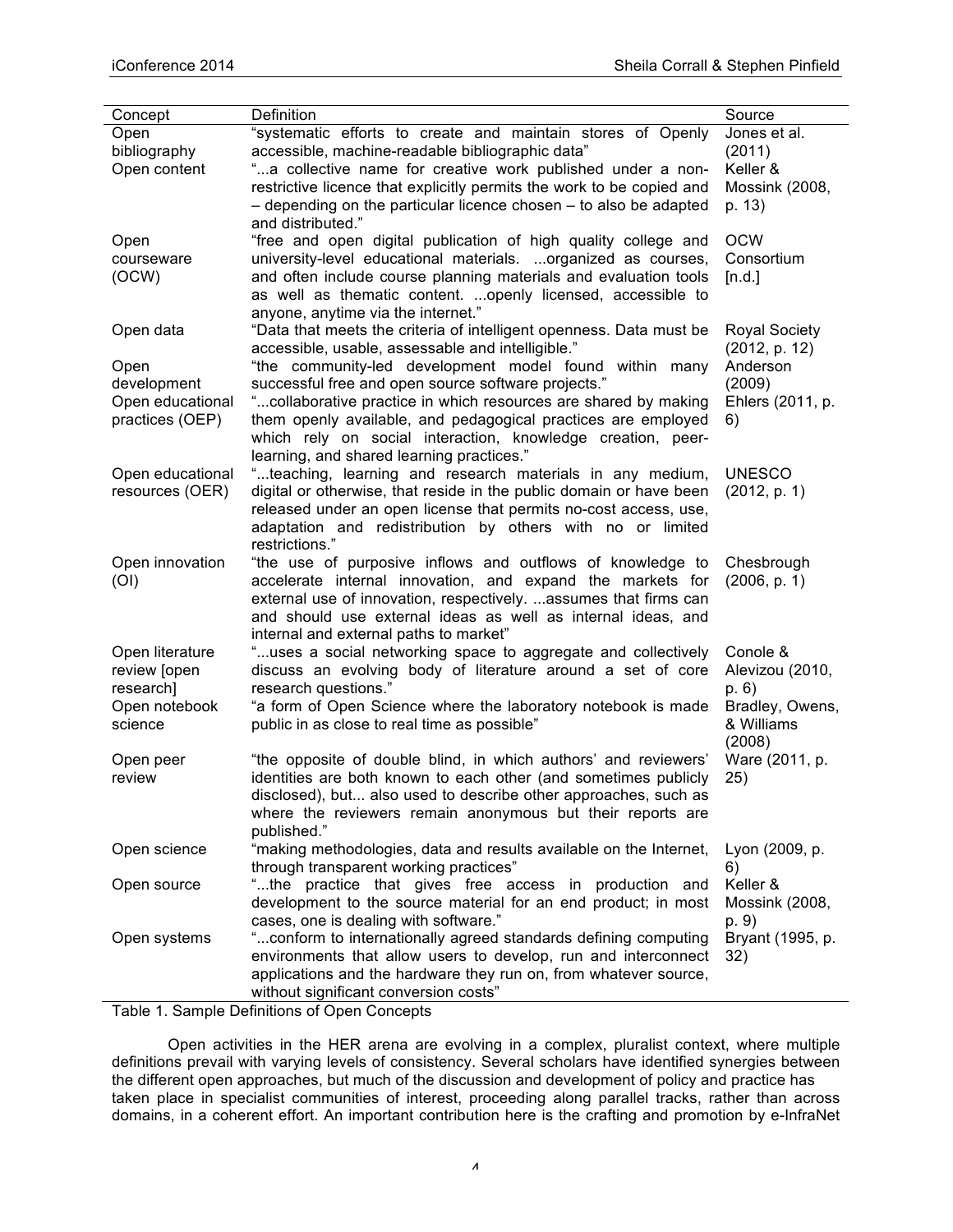(2013, p. 12) of a simple, overarching definition of Open, which builds on a definition promulgated by CETIS (the former JISC-funded Centre for Educational Technology and Interoperability Standards):

"Open means ensuring that there is little or no barrier to access for anyone who can, or wants to, contribute to a particular development or use its output"

Significantly, openness here not only covers use of content, but also includes "contribution" to an activity. The policy document explicates the key concepts:

- *"little or no barrier to access"* means there are little or no technological, organisational, financial, legal, or even cultural restrictions to access. It also implies that access remains possible over time.
- *"for anyone who can, or wants to"* means whether (s)he is a regular participant in the research & higher education system or not, and whether (s)he actually contributes/(re)uses or not.
- *"contribute to a particular development or use its output"* means that "little or no barrier to access" extends to "little or no barrier to participate in development and/or use the results of that development". It requires that outputs are available in their entirety (full text, complete data, source code and so on), in formats that allow processing by humans and machines; that this remain the case over time; and that access, participation and (re)use can be immediate. It also requires that full documentation is available to enable understanding of what has been made open, to allow for appropriate (re)use" (e-InfraNet, 2013, p. 12).

This is a pragmatic and wide-ranging definition, which intentionally creates opportunity for policy discussion and development. However, it immediately raises policy-based questions, particularly around levels of openness on the Gratis-Libre spectrum, already seen in relation to text mining, which may also apply more widely. It also raises a key question around the extent to which policymakers wish to take into account the development of meta-tools (including supporting documentation and metadata) that enable the reuse of Open materials, something which is inevitably resource-hungry.

# 3 A Typology of Open

Based on this broad definition, and building on the framework elaborated by e-InfraNet (2013), we propose a high-level typology, which divides the range of open approaches or domains identified in the literature and practice into three main types of openness:

- Open Content
- Open Process
- Open Infrastructure.

Table 2 presents our typology, which augments the domains covered by e-InfraNet (2013, p. 11) by adding open bibliography, open educational practices, and open systems.

| Open Type           | Open Domain                                                   |  |  |
|---------------------|---------------------------------------------------------------|--|--|
| <b>Open Content</b> | Open access to research publications (OA)                     |  |  |
|                     | Open data                                                     |  |  |
|                     | Open educational resources (OER, including open courseware)   |  |  |
|                     | Open bibliography (also known as open metadata)               |  |  |
|                     | Open source software (OSS)                                    |  |  |
| Open Process        | Open development (also known as open development method, ODM) |  |  |
|                     | Open educational practices (OEP)                              |  |  |
|                     | Open peer review                                              |  |  |
|                     | Open science/open research                                    |  |  |
|                     | Open innovation                                               |  |  |
| Open Infrastructure | Open standards                                                |  |  |
|                     | Open systems                                                  |  |  |

Table 2. Open Typology

The key motivation associated with the Open Content domains is making content of various sorts freely accessible and available for reuse. Such content might include publications, theses and dissertations, datasets, learning objects, metadata, or computer code; Suber (2012, pp. 98-99) provides additional examples. The Open Process domains all aim to carry out academic or business processes in the public arena. Whilst they expose content, the primary purpose of this content is contributing to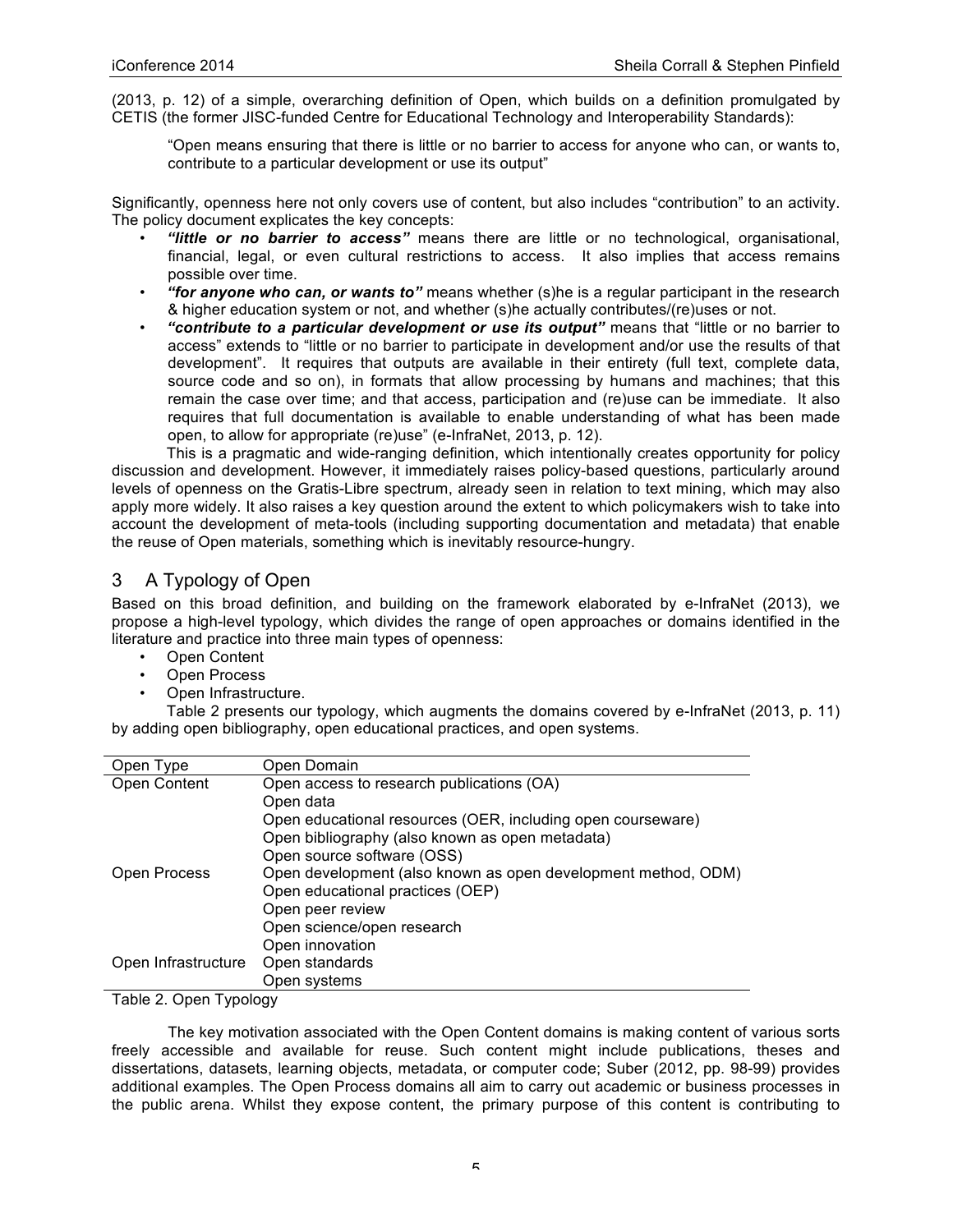process, rather than being product. Open Infrastructure aims to produce an interoperable technical environment supporting the work of the HER community.

Figure 1 provides a high-level model of the open types indicating how they relate to each other.



Figure 1. High-Level Open Typology

The typology as a whole has correspondences with parts of the P2P Foundation framework, although the latter is designed to inform a wider political and social agenda and takes a cross-sectoral perspective covering a large set of issues outside HER (e.g., Open Government and Open Business). The P2P framework includes (amongst others) the types "Products of Openness", "Practices of Openness", and "Infrastructures of Openness" (Good & Bauwens, 2010; Tkacz, 2012, pp. 395, 396), which broadly correspond to Open Content, Open Process, and Open Infrastructure as outlined in the HER context.

### 4 Elaborating the Open Typology

Relationships between the different Open types are a key conceptual and policy issue. e-InfraNet (2013) proposes a particular view of their development:

"The availability of and access to e-infrastructures and content are necessary conditions for efficiency and effectiveness in modern research and higher education. For sustained and sustainable development and innovation – both within and outside research and higher education – open participatory and collaborative approaches are also required. As the availability of and access to content and infrastructural resources increases, the need for and use of 'open processes' becomes more evident. Where 'open content' is used and produced in 'open processes' within an open infrastructural setting, a culture of 'openness' gradually emerges" (e-InfraNet, 2013, p. 13).

This hypothesis lays out a possible set of relationships between the Open types as they develop, and reinforces the case for Open becoming a coherent modus operandi for HER, as e-InfraNet (2013, p. 53) recommends. It takes as its model OSS-related development and products, where the open development process is instrumental in producing OSS content. Its advocates expect OEP and OER to have a similar process-content relationship in future (Ehlers, 2011); thus, following the huge success of OCW, MIT launched a new initiative to

"share not just the content that MIT uses in teaching – the original OCW model – but also explicit information on how we teach at MIT ...pedagogical statements from and interviews with participating faculty, links to exemplary teaching practices, showcases of educational innovations, and other framing information that places the content shared in context of our teaching philosophies" (Abelson, Miyagawa, & Yue, 2012, p. 9).

Many MOOCs further develop the process-content relationship in the educational field by delivering openness not merely of educational content, and possibly its production, but also opening up the process of its consumption through the "connectivist" approach of online learner interaction during learning process (Cooper & Sahami, 2013; de Waard et al., 2011; Liyanagunawardena, Adams, & Williams, 2013).

Such ways of working could increasingly become mainstream for a range of activities within the HER community, though this would involve major cultural change, as recognized by e-Infranet (2013, pp.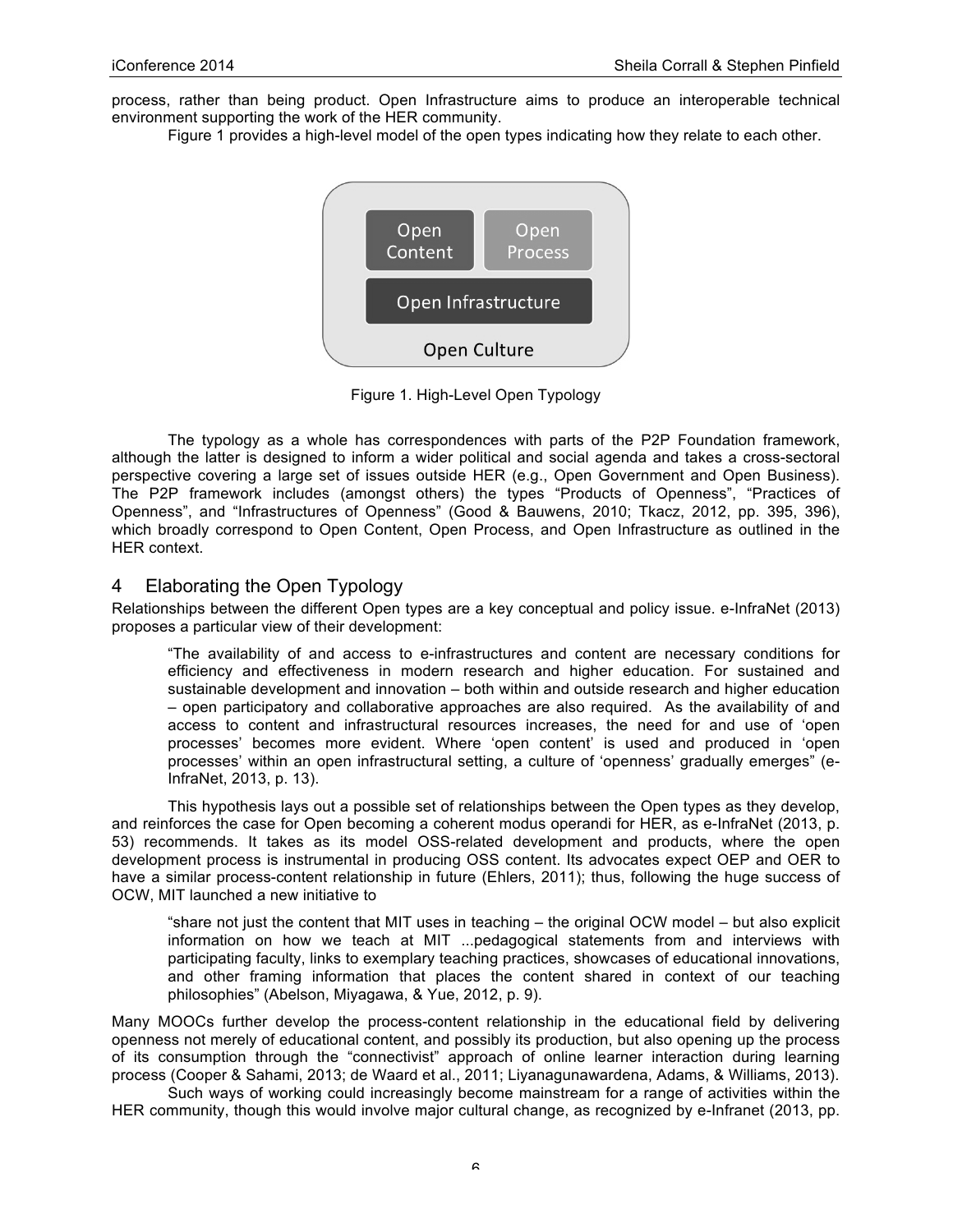12, 40) in explicitly presenting Open as "Content, Process, Infrastructure and Culture", and emphasizing its "deep impacts" at different cultural levels: global, national, political, organizational, and personal.

The relationship between Open movements and culture is complex. Open requires cultural change, but also is likely to generate change. While wide dissemination is currently assumed for research publications and standards, mainstream practices in other areas typically operate on quite different assumptions; for example, peer review is normally confidential. The relationships between different Open types and their constituent domains are also complex. While conceivable that OSS as a product could be developed in a closed environment, ODM is the naturally preferred development method for OSS, so there is an instrumental relationship between them. However, in other cases an instrumental relationship between Open Process and Open Content is less clear: open science as a process and production of OA content are not necessarily linked; OA does not necessitate open science, nor vice versa. Nevertheless, overall (cause and effect), this amounts to very significant levels of change, involving the development of a radically different set of cultural norms in HER.

There are major challenges here for policymakers wishing to shape Open initiatives. First, to develop a rationale and priorities for investment, they must understand the importance and state of the different Open types and domains and their relationships. Whilst emphasizing the interconnectedness of the different Opens and the need for coordinated policy development, e-InfraNet (2013) recommends acceleration with Open Content and Open Infrastructure domains, which are arguably more mature than most Open Process domains, since barriers to wide implementation are likely to be lower; it suggests more experimentation is needed in most Open Process areas to inform further policy development.

Secondly, to bring Open approaches into the mainstream, policymakers need to facilitate cultural change. Policymakers cannot themselves effect such change, but they can incentivize behaviors likely to encourage change in academic practices and culture, albeit gradually. One key aspect is how research and scholars are evaluated or assessed, which has traditionally concentrated on published papers in high-impact journals. Andersen (2010, p. 43) suggests that "participation in open digital activities...should count toward tenure and promotion", and e-InfraNet (2013, p. 51) similarly argues

"a broader set of criteria that focus on the contribution to the advancement of knowledge. Such a contribution can be made in many different ways: by publishing an article, but also by educating students, by communicating about research questions in forums and blogs, by making datasets available, by cooperating in 'open' projects to name but a few examples."

Using these insights into relationships between phenomena of interest in the open environment, we offer a provisional model of Open, which depicts the types of Open and their interactions in an evolving open culture. Figure 2 displays our relational model of openness, showing potent reciprocal influences of Open types and Open culture on each other in a context of policy stimulus and support.



Figure 2. An Evolving Model of Open

## 5 Open Convergence and Coherence

The different Open domains have developed through a wide range of different initiatives managed at various levels: by institutions, consortia, national agencies, foundations and international bodies. Institutions such as MIT have led the OER agenda, launching OCW in 2001 to make all its online learning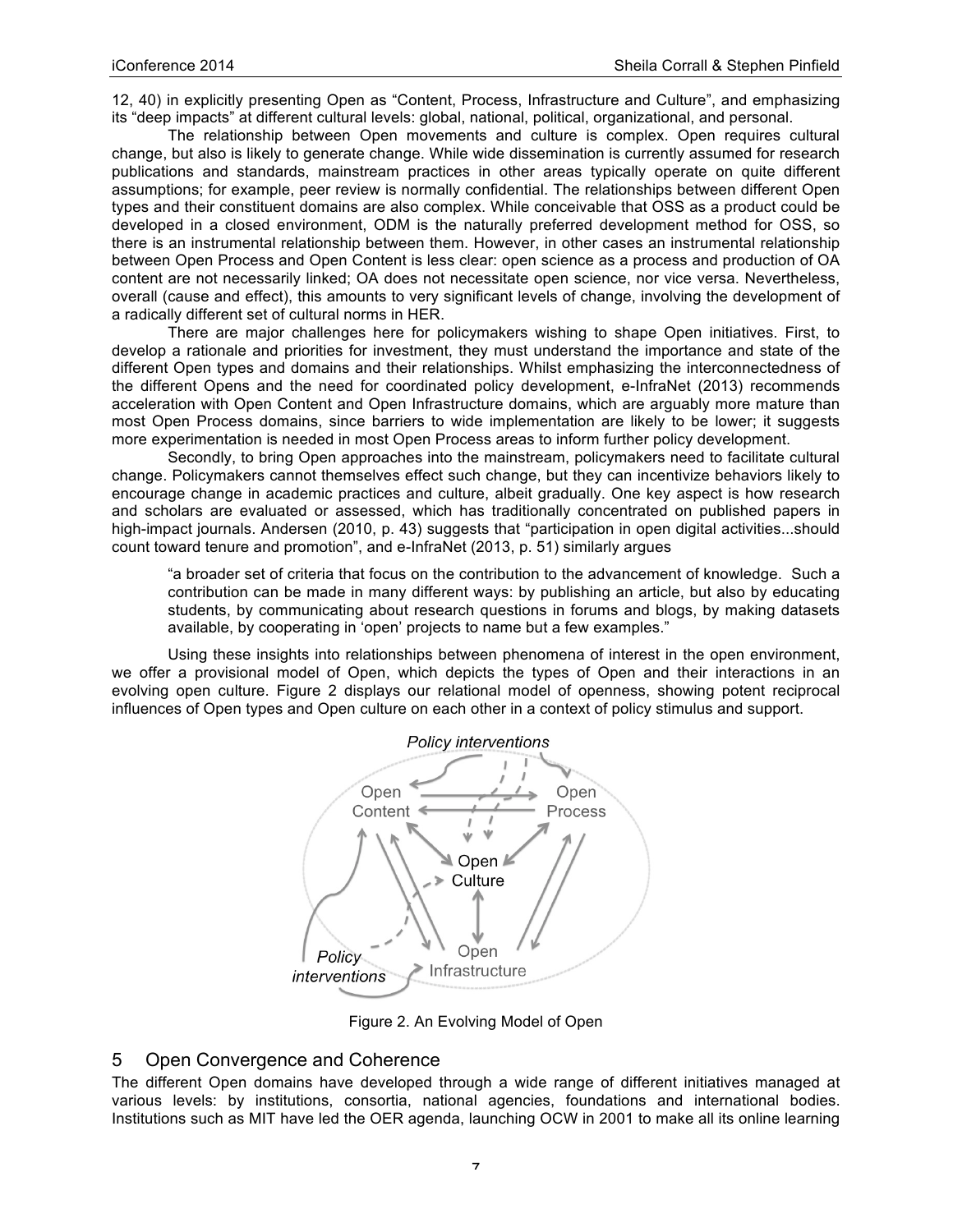materials freely available, and expanding this in 2012 into edX, a consortium of major US universities committed to OER; the related OCW Consortium began in the US, and now has members worldwide (Peters, 2010; Yuan & Powell, 2013). Developments in OER are mirrored in other Open domains. In some cases, national bodies, such as JISC (UK) and SURF (Netherlands), sponsored programs to promote Open approaches, particularly around OA, and more recently open data and OER (Procter, Halfpenny, & Voss, 2012; Tedd, 2009; van der Kuil & Feijen, 2004); e-InfraNet (2012) identified 48 examples in ten European countries. The European Commission has also sponsored European-wide programs, particularly linked to Open Content and Open Infrastructure developments, including DRIVER and DRIVER2, augmented by OpenAIRE, to encourage adoption of repository technology, and projects associated with the GÉANT network promoting interoperability with national networks (Dijk & Van Meel, 2010; Lossau & Peters, 2008). International organizations, such as OKF, have also contributed to Open agenda; sometimes Open approaches in HER have been linked to wider political or social movements, such as the P2P Foundation campaigning for greater openness in various ways (Peters, 2010).

Such initiatives have normally been pursued by different communities of practice, often with little or no explicit connection between them. For example, OA has been promoted by various stakeholders, including funders, librarians, and researchers in particular disciplines; whereas OER has typically been promoted by learning technologists and educationalists. The policy-based and practitioner literature on the different Open domains has seldom interacted in a meaningful way. Motivations for the different domains are typically articulated only in relation to their specific environments, amounting to

"a patchwork development of multiple open approaches, in response to different drivers in different contexts, that vary in maturity; there is not yet an 'Open' Agenda as such" (e-InfraNet, 2013, p. 7).

The apparent lack of convergence and coordination raises critical questions:

- Can the various Open domains form a single coherent policy agenda?
- More fundamentally, can the different Open domains legitimately be considered a single set of interrelated developments; or are they essentially separate initiatives, without any meaningful connections?

Willinsky (2005) provides a framework for considering the coherence of the different Open domains. His focus is open source, open access, and open science, whose fragmentation he notes, while also observing a natural "convergence" of the different domains, albeit often "unacknowledged", and largely "unrealized." His nuanced argument works on three levels:

- 1. The different Open domains have a shared "commitment"
- 2. They are governed by a set of common "economic principles"
- 3. The domains have shared characteristics (derived from 1 and 2).

To which we add,

4. The de facto interconnectedness between the Open domains is continuing to develop.

The different Opens are founded on a shared "commitment to the unrestricted exchange of information and ideas" (Willinsky, 2005). This fundamental tenet of Open approaches creates an obvious, but nonetheless important, level of coherence across all Open domains; it allows academic inquiry and creativity to flourish, and is also fundamental to the functioning of democratic systems. This wider societal argument, often articulated around concepts of "transparency", underpins many cases for greater openness, and is often deployed by policymakers, particularly in relation to Open Content. For example, current UK government support for OA and related strengthening of OA mandates by government research sponsors are often expressed in terms of transparency (Jha, 2011; RCUK, 2013). The "transparency" argument for Open Content can also be applied to Open Process: for example, open peer review has the potential advantage of making the quality control process at the center of scholarly communication more transparent. The immaturity of many Open Process domains (such as OEP and open science) means it is unclear exactly how this might play out. Nevertheless, the transparency argument remains important, and may itself be sufficient justification for a coordinated policy approach.

- The Open domains also share three broad "economic principles", based on:
- 1. the efficacy of free software and research;
- 2. the reputation-building afforded by public access and patronage; and,
- 3. the emergence of a free-or-subscribe access model (Willinsky, 2005).

The first principle discusses the notion of "free" knowledge and resources, "free" here primarily referring to openness and allowing unrestricted reuse (e.g., Libre OA), revealing how information and knowledge resources are especially conducive to being managed as a "common-pool resource" (Hess & Ostrom, 2007), because they are nonsubtractive and hence nondepletable (Corrall, 2000). Indeed,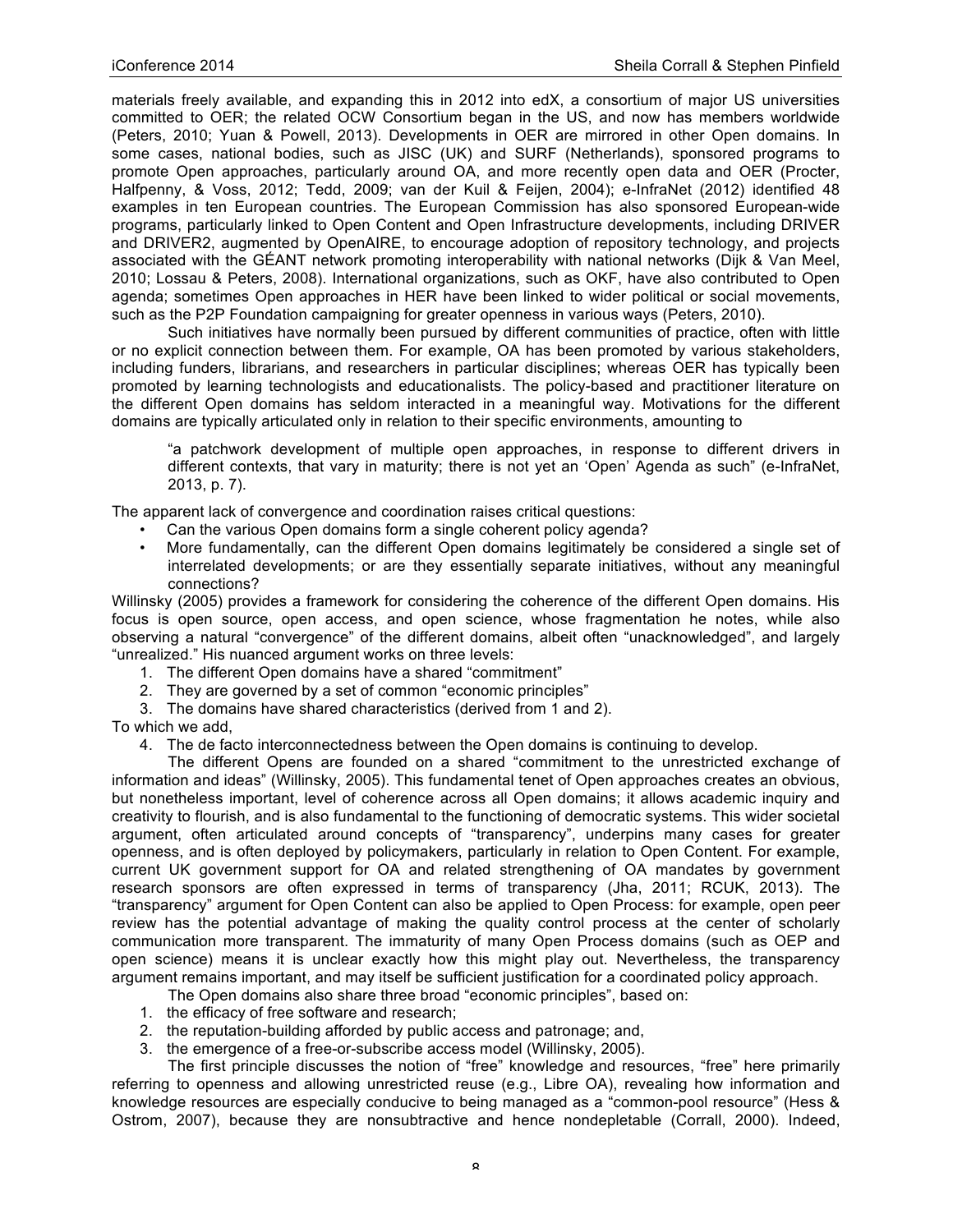information resources are structurally abundant, reflected in their tendency to generate more information (exemplified in HER by the cumulative nature of scholarly knowledge), and their characteristic of "gaining value when shared or (re)used" (Corrall, 2000, p. 189) is a powerful argument for sharing, particularly in the digital environment, where use of knowledge objects is also nonrivalrous (Hess & Ostrum, 2007; Wiley, 2010).

The second principle describes the "economics of patronage", drawing on David's (1998, 2004) comparison of the "open science" movement of the 17th and 18th centuries, usually funded by wealthy patrons, with "today's public patronage of research and scholarship." Willinsky (2005) illustrates how such funding supports scholarly behaviors that promote openness, drawing detailed analogies between scholarly inquiry and OSS, demonstrating a convergence of characteristics:

"Entire fields of inquiry emerge, as one article builds on another, sometimes by critique and refutation, and sometimes by replication and extension ... the research literature, as a whole, acting like an operating system that enables others to run new programs of research and to contribute, in turn, to the learning of others. Scholars carefully document their research methods, data sources, and references in ways that enable others to run the same experiment and consult the same resources ... The research article is part of a larger, very complex code on which other researchers build, debug, and extend, always with the intent of turning it back to the research community."

The argument here could apply more widely to other academic outputs, and possibly processes; research data and bibliographic information, for example, fit within this academic "operating system." Willinsky (2005) also identifies similarities in the motivations of software engineers contributing code and researchers augmenting the literature, with intellectual curiosity and the creative impulse essentially driving both groups, along with the peer recognition that characterizes the academic value system of "cooperative rivalries" (David, 1998, p. 17), or "competitive sharing" (Pinfield, 2012, p. 53). Prior contributions to the shared knowledge base create competitive advantage in the HER "economy of recognition" that potentially extends to the other open domains.

The third principle is the "free-or-subscribe model for accessing intellectual properties and public goods" that enables an "alternative economy" to coexist with commercial operations. Willinsky (2005) concentrates on entrepreneurs creating fee-based support services around free software, and does not cover the full spectrum of economic models in publishing, where OA and journal subscriptions can operate together or separately; nor does he discuss other value added services offered by publishers. The mixed economy principle is valid across the open domains, and open movements are already generating commercial opportunities, a notable example being the 2012 launch by Thomson Reuters of Data Citation Index, a priced product enabling discovery of (open) research datasets (Torres-Salinas, Martin-Martin, & Fuente-Gutiérrez, 2013).

This framework deepens our understanding of the ethical commitment and economic principles shared by the different open domains, but also reveals and illuminates other common characteristics, particularly motivational drivers (intellectual curiosity, reputation building, competitive sharing), creating conditions for viewing the Opens as a single coherent phenomenon.

While the strength of the links between domains varies, their evident connectedness supports the case for policy coordination, a case which is reinforced by explicit manifestations of interconnectedness across Open domains. For example, OA services, such as institutional repositories, commonly deploy OSS products, including D-Space and ePrints (Mittal & Mahesh, 2008; Pinfield et al., in press; Tedd, 2009). OA publication of research datasets alongside or embedded (interactively) in related journal articles, enabling validation of results (Rzepa, 2011; Shotton, 2012), is another manifestation of interconnectedness. Furthermore, for OERs and MOOCs to achieve their full potential they often require other complementary Opens, including open textbooks and research outputs. The Association of Research Libraries (ARL) therefore urges MOOC providers to "Set the Default to Open" for both course content and reading material (Butler, 2012, p. 14). e-InfraNet (2013, p. 48) articulates the interconnectedness of Open types as a general principle:

"if content is open, the means with which to access and process it – manually and/or through machine processing – needs to be open as well."

DRIVER is a European example promoting open infrastructure, processes and content together at a practical level (Lossau & Peters, 2008).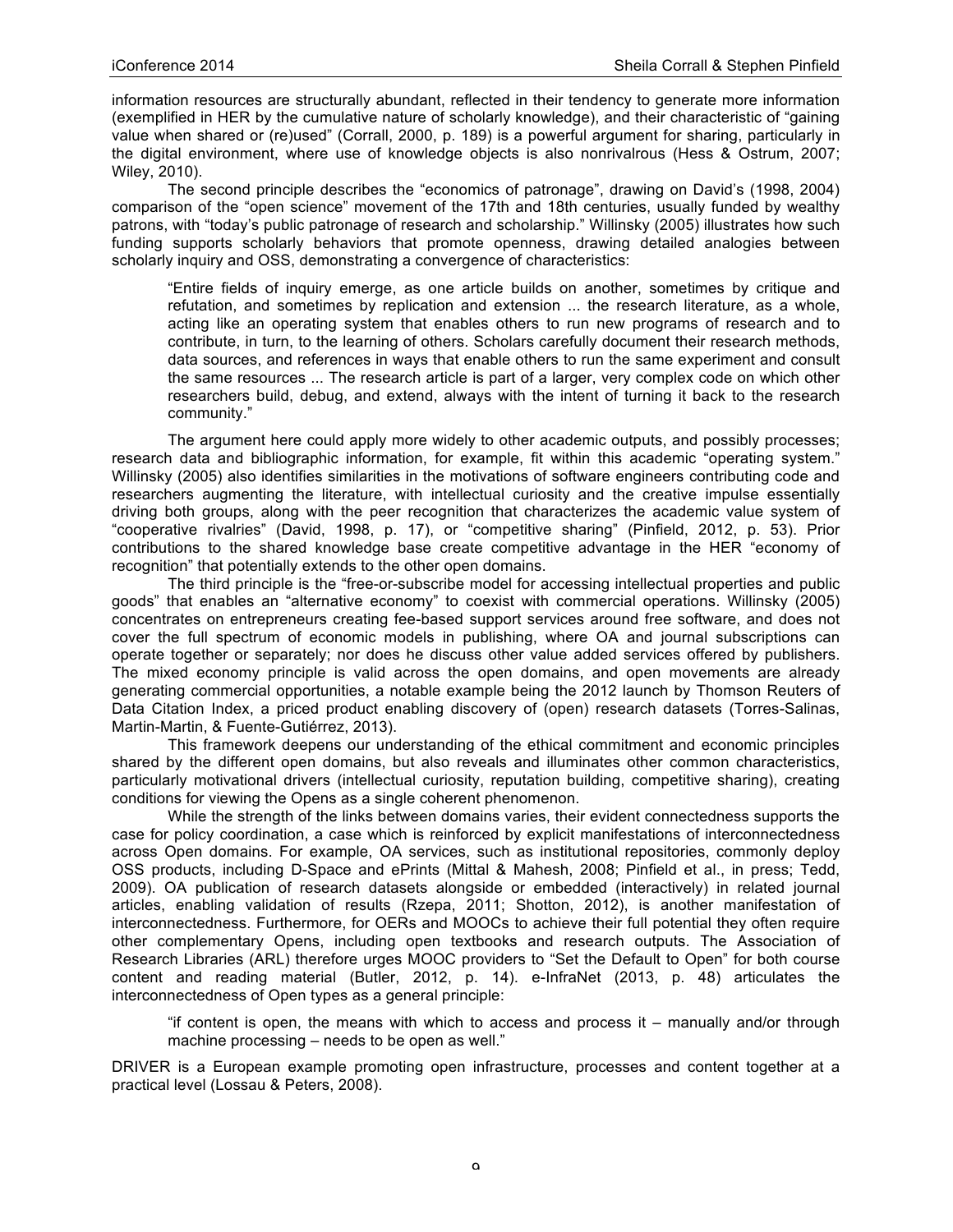# 6 Benefits of Open

Drawing on e-InfraNet (2013), Read (2011), and other sources, we find six significant potential benefits, shared by the open domains, which offer important advantages for inquiry, pedagogy, and society, and which support the case for a unified policy agenda. While the evidence base is incomplete (reflecting the immaturity of developments), we suggest the six dimensions of Open advantage serve as a framework for monitoring activity, recording progress, and reviewing policy.

## 6.1 **Visibility and impact**

A growing body of evidence shows that OA increases usage and creates "citation advantage" for researchers (Swan, 2010; Wagner, 2010; Xia & Nakanishi, 2012), though negative effects have also been reported for humanities scholars (Xu, Liu, & Fang, 2011). Davis (2011, p. 2133) argues that the biggest potential benefit is "outside the core research community" (to those who consume, but do not contribute to the literature), confirmed by the UK public and voluntary sectors (Beddoes, Brodie, Clark, & Hoong Sin, 2012; Look & Marsh, 2012). Studies covering Australia, Denmark, Germany, the Netherlands, UK and US have identified wider social and economic benefits (Houghton, 2006; 2009; Houghton & Sheehan, 2009; Houghton, Dugall, Bernius, & Krönung, 2012; Houghton, Rasmussen, & Sheehan, 2010), and individual case studies showing commercial impact also exist (KE, 2011). Institutions engaging with OER have similarly gained visibility and impact, notably MIT, whose material has attracted massive usage worldwide and reached learners in less developed countries (Atkins et al., 2007). The evidence for other domains is limited, although a citation advantage for papers linking to open data has been found (Dorch, 2012; Henneken & Accomazzi, 2012; Piwowar, Day, & Fridsma, 2007).

### 6.2 **Reuse**

The ability to reuse, reanalyze, recombine, and redistribute open material has transformed scientific practice, with retrievals of data from archives increasingly outnumbering data deposits; working on existing data is especially beneficial for large-scale and high-cost projects, such as the human genome and the Hubble telescope, or any endeavors where compiling data is labor-intensive (Ascoli, 2007; Beagrie, 2006; IHGSC, 2004). Reusing large corpora of scholarly articles for text mining is established practice in the biomedical field (Zweigenbaum, Demner-Fushman, Yu, & Cohen, 2007), but evidence suggests such techniques are applicable across many more disciplines (Delen & Crossland, 2008), and there is "clear potential for significant productivity gains" and improved research quality in the HER sector, and also wider economic and societal benefits (McDonald & Kelly, 2012, p. 4). Despite the availability and recognized benefits of OER (e.g., quality enhancement, cost reduction), there is conflicting evidence on the level of reuse by teachers and learners in higher education practice (Hodgkinson-Williams, 2010; OPAL, 2011; White & Manton, 2011).

### 6.3 **Innovation and agility**

The removal of barriers to free flow of information enabled by Open Content and Open Infrastructure promotes innovation in HER and beyond. Evidence here is limited, but includes case studies, such as the ATLAS project at CERN, whose innovative use of social media is enabled by OA material (Doyle, 2011). The Open Educational Quality Initiative also found substantial evidence that "Using OER leads to institutional innovations" (OPAL, 2011, p. 69), and there are also examples where OSS has delivered timely software solutions, improving systems and processes (University of Oxford, 2010), and demonstrating institutional agility.

### 6.4 **Cost-effectiveness**

e-InfraNet (2003, p. 16) notes that openness enables "efficient use of expensive resources, shared approaches, reduce duplication of effort and can save time", citing large-scale Open Infrastructure initiatives as a prime example. OER and OA can also improve the cost-effectiveness of teaching, learning, and research; for example, by using free reusable learning objects (RLOs) in course design (Christiansen & Anderson, 2004), adopting open textbooks (Bliss, Hilton, Wiley, & Thanos, 2013), and moving from subscription-based journals to Green or Gold OA literature (Jubb, Cook, Hulls, Jones, & Ware, 2011).

## 6.5 **Quality enhancement**

Increasing visibility of content and inviting input from others creates a "virtuous circle ...improving quality of learning, research, software and administration" (e-Infranet, 2013, p. 14). One-third of MIT OCW faculty report the process "improves their course materials" (d'Oliveira & Lerman, 2009), while citizen science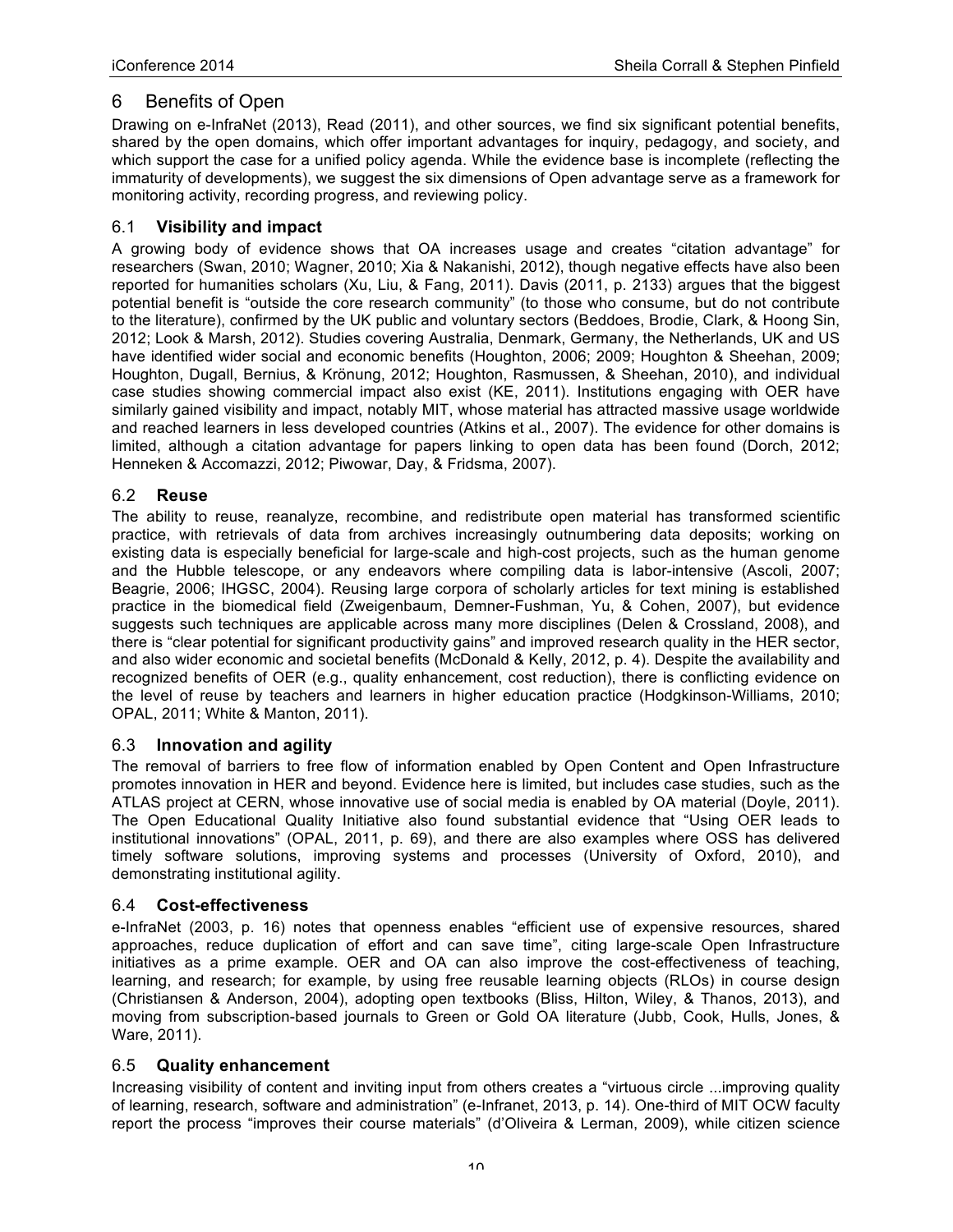and volunteer computing are helping to solve problems previously beyond the reach of research teams (Lyon, 2009; Royal Society, 2012).

### 6.6 **Reputation and trust**

Availability of Open Content and more open conduct of research can promote institutional expertise to industry and the media, enhance confidence in HER institutions as public bodies, and mitigate the risks of unmanaged exposure of data or other materials. The value of OER for marketing and branding in student recruitment is widely recognized (Yuan & Powell, 2013): one-third of incoming students cited MIT OCW as "a significant influence in their choice of school"; and one-third of participating faculty reported publication of their course materials had "improved their professional standing in their field" (d'Oliveira & Lerman, 2009).

### 7 Limits of Open

Understanding the limits of Open domains will challenge policymakers. Most Open approaches arguably have "natural" limits, which need to be identified and tested. For example, OA to research literature is typically defined in terms of peer-reviewed journals (BOAI, 2002), which are royalty free, unlike conventionally-published monographs (though there have been experiments with OA e-monographs, which again are characteristically royalty free). OA thus assumes authors are not paid directly for their work, so it is reasonable to define its natural limit as the royalty-free research literature, rather than the research literature as a whole, which then has implications for policy development in designing institutional or funder OA "mandates."

There are important reasonable limits to openness for research data, such as publishing findings before research data are shared, maintaining commercial confidentiality for industry sponsored research, and respecting the privacy and sensitivity of research subjects; research ethics committees/institutional review boards often restrict secondary use of data related to human participants – access to datasets may be limited to qualified researchers, or denied pending inspection for quality (Eschenfelder & Johnson, 2012; Smith, 2011). Data then may have to be anonymized before sharing and processed for re-use, limiting what can be shared and when. Policy developers need to establish clear criteria for selecting data to be shared, protocols for the timing of sharing, and enabling processes and systems.

Selectivity is also likely to prevail in relation to OER. Unlike MIT, most institutions do not choose to share everything, to protect existing business models of fee-based courses. Policy therefore must focus on developing criteria for sharing. We need to recognize that Open resources will continue to exist in a mixed environment. In particular, while software produced within the community to support research and teaching could become open by default, HER institutions will likely continue to deploy both opensource and commercial solutions to support both academic and administrative functions.

Notions of "selectivity" and "mixed economy" are controversial and may be used to perpetuate fundamentally non-Open approaches; for example, publisher embargoes on self-archiving research papers may delay OA beyond their useful life. UK research funders are challenging embargoes of more than six months for STEM disciplines or 12 months for arts, humanities and social sciences (RCUK, 2013), but their policy intervention has divided stakeholder opinion, with some research universities arguing for a much longer embargo for non-STEM subjects (1994 Group, 2013).

Another limitation on achieving real openness is the extra effort required (actual or perceived) in comparison with existing practices. Future policy debate is likely to focus on the limits of Open and their implications, while experimental work will continue to challenge the positioning of community-accepted or policy-sanctioned boundaries. Further investigation is required here, from both research and policy perspectives.

## 8 Policy Implications

Our analysis has highlighted the pluralities and complexities of the open landscape, including factors policymakers should consider when designing interventions – such as the levels, benefits, and limits of openness, as well as the development paths, maturity stages, and interrelationships of the different domains, including their potential convergent momentums, and relevant cultural dimensions. Other specific challenges to openness are discussed in the literature (e.g., intellectual property rights, business models, sustainability), though generally in relation to particular domains, and we suggest that here too the HER community needs cross-domain work that examines issues holistically, such as the Dutch study that produced licensing recommendations for sharing both educational and research materials (Keller & Mossink, 2008). A more holistic approach is likely to highlight further challenges that can be most effectively addressed through policy interventions which take into account the multi-dimensional nature of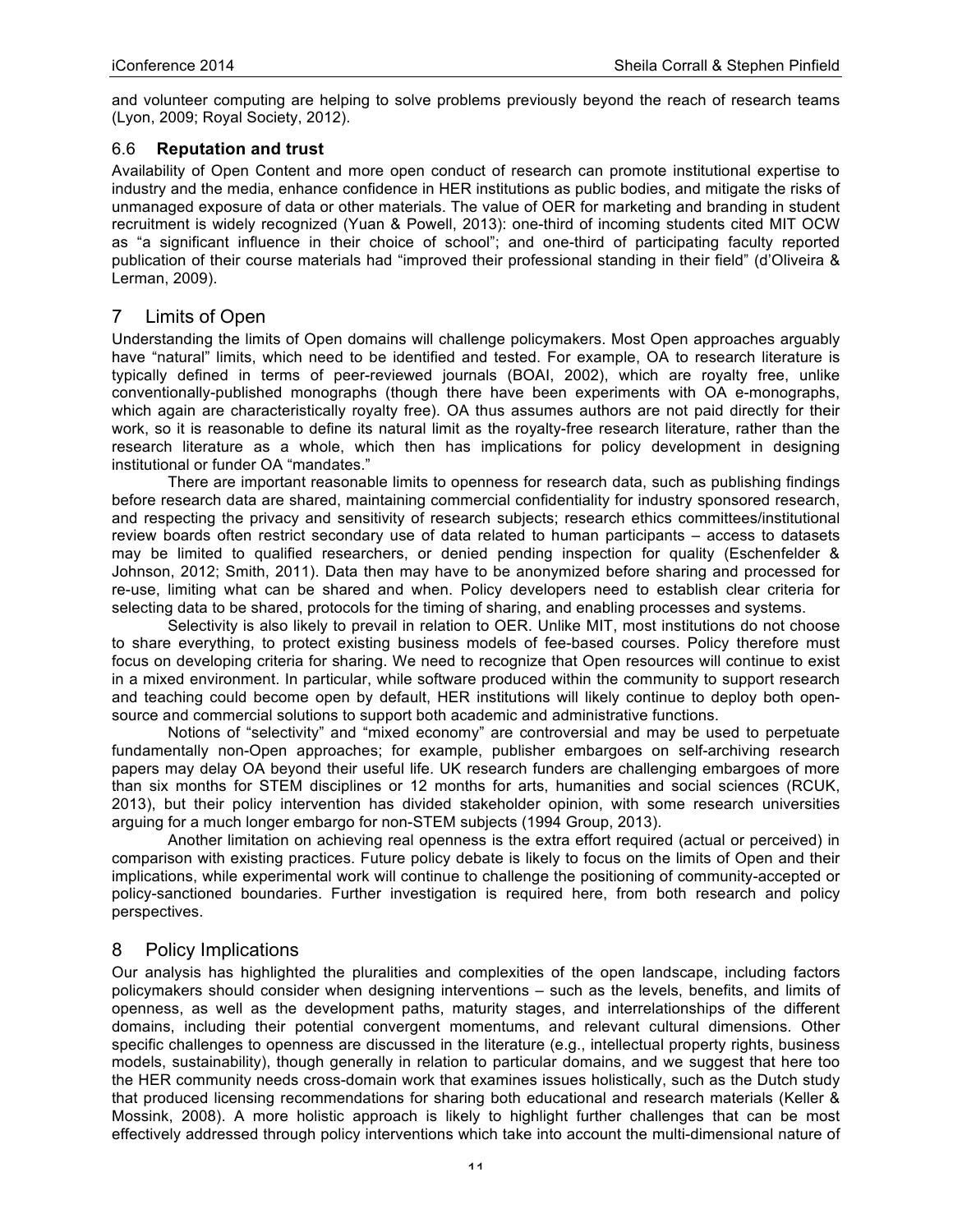the problem. One example of this is the extent that Open approaches require faculty (and others) to carry out *additional* work. Sharing of research data, for example, often requires extensive processing of datasets and production of metadata to enable reuse. Opening up educational resources similarly requires additional work to create contexts for wider use and reuse. A holistic approach to comprehending and addressing these challenges is more likely to result in workable policy solutions.

A related issue already identified but not fully examined is the multiplicity of stakeholder groups across the open domains, including their particular roles in open initiatives, and the impacts on them. We suggest again that potential synergies across the domains could be better exploited by viewing Open holistically, for example transferring lessons learned and skills developed from one open domain to another. Also, as e-InfraNet (2013, p. 49) notes, a "fragmented perspective" may not only slow down development, but may "adversely affect...the entire system." Supra-institutional agencies (national and international organizations) can influence behaviors here by funding programs that require cross-domain rather than single-domain open developments.

Policy initiatives ultimately must focus on developments at the institutional level, where scholarly activities with open potential take place. Emerging evidence suggests openness can enhance performance in relation to HER missions of teaching, learning, research, and enterprise/knowledge transfer, with benefits for individuals, communities, economy and society. Our study suggests institutions will gain additional advantage through integrated (not separate) policies that exploit the convergence of open domains and recognize general common benefits, while observing particular domain-specific limits (e.g., adjusting academic reward systems to encourage behavior that will increase openness in both research and teaching).

## 9 Conclusion

Taken together, the ethical commitment, economic principles, common characteristics, de facto interconnectedness, and potential benefits shared by the different domains make the case for the convergence and coherence of Open initiatives. More work is needed to test the arguments in some areas and to strengthen the evidence base in others. The frameworks presented here can be used to inform policy discussion and future studies of Open.

### 10 References

- 1994 Group (2013). Open Access. 1994 Group: Extend the embargo. *Times Higher Education,* April 4, 2013. Retrieved November 9, 2013, from http://www.timeshighereducation.co.uk/news/news-inbrief-4-april-2013/2002942.article
- Abelson, H., Miyagawa, S., & Yue, D. (2012). MIT's ongoing commitment to OpenCourseWare. *MIT Faculty Newsletter, XXIV*(4), 8-9. Retrieved November 9, 2013, from http://web.mit.edu/fnl/volume/244/fnl244.pdf
- Andersen, M. H. (2010). The open faculty To share or not to share: Is that the question? *EDUCAUSE Review, 45*(4), 40-49. Retrieved November 9, 2013, from http://net.educause.edu/ir/library/pdf/ERM1043.pdf
- Anderson, P. (2009). Avoiding abandon-ware: getting to grips with the open development method. Briefing Notes. OSS Watch. Retrieved November 9, 2013, from http://www.osswatch.ac.uk/resources/odm
- ANSI (2005). Current attempts to change established definition of "open" standards. Critical Issue Papers. American National Standards Institute. Retrieved November 9, 2013, from http://publicaa.ansi.org/sites/apdl/Documents/Standards%20Activities/Critical%20Issues/Open-Stds.pdf
- Ascoli, G. (2007). Successes and rewards in sharing digital reconstructions of neuronal morphology. *Neuroinformatics, 5*(2), 154-160.
- Atkins, D. E., Brown, J. S., & Hammond, A. L. (2007). *A review of the open educational resources (OER) movement: Achievements, challenges, and new opportunities.* Menlo Park, CA: William and Flora Hewlett Foundation. Retrieved November 9, 2013, from http://www.hewlett.org/uploads/files/Hewlett\_OER\_report.pdf
- Beddoes, D., Brodie, E., Clarke, R., & Hoong Sin, C. (2012). *Benefits of open access to scholarly research for voluntary and charitable sector organisations: A research report to JISC from the Office for Public Management and the National Council of Voluntary Organisations.* Bristol: JISC. Retrieved November 9, 2013, from
	- http://repository.jisc.ac.uk/576/1/JISC\_open\_access\_and\_VCS\_report-FINAL.pdf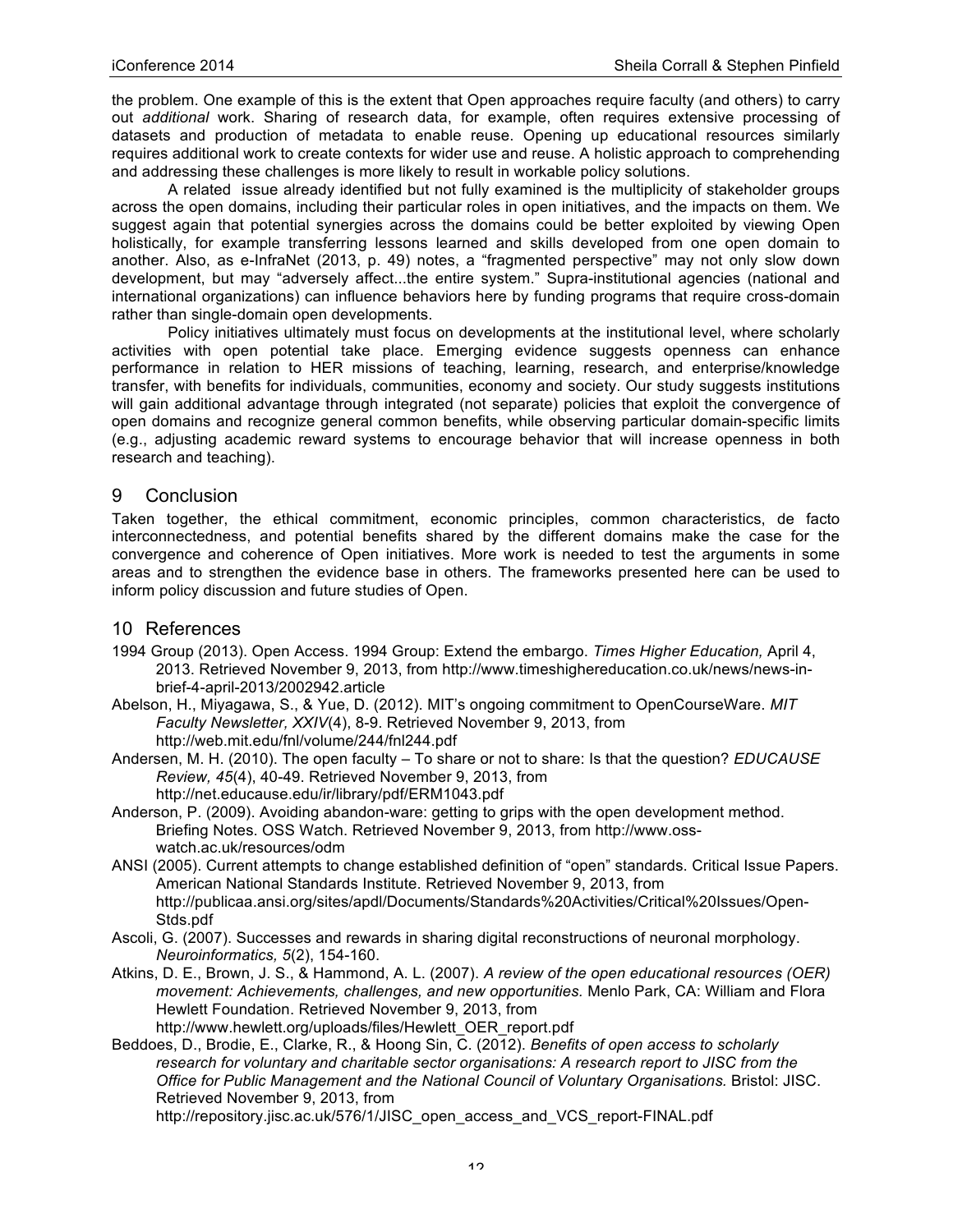- Bliss, T. J., Hilton, J., Wiley, D., & Thanos, K. (2013). The cost and quality of open textbooks: Perceptions of community college faculty and students. *First Monday, 18*(1). doi:10.5210/fm.v.18i1.3972
- BOAI (2002). Read the Budapest Open Access Initiative. Retrieved November 9, 2013, from http://www.budapestopenaccessinitiative.org/read
- Boyer, E. L. (1990). *Scholarship reconsidered: Priorities of the professoriate.* San Francisco, CA: Jossey Bass. Retrieved November 9, 2013, from
- http://www.umces.edu/sites/default/files/al/pdfs/BoyerScholarshipReconsidered.pdf Bradley, J.-C., Owens, K., & Williams, A. (2008). Chemistry crowdsourcing and open notebook science. *Nature Precedings,* January 9. Retrieved November 9, from,
- http://precedings.nature.com/documents/1505/version/1/files/npre20081505-1.pdf Bryant, J. R. (1995). Open systems. *International Journal of Bio-Medical Computing, 39*(1), 31-34.
- Butler, B. (2012). *Massive open online courses: Legal and policy issues for research libraries.* Issue Brief. Washington, DC: Association of Research Libraries. Retrieved November 9, 2013, from http://www.arl.org/storage/documents/publications/issuebrief-mooc-22oct12.pdf
- Cerri, D., & Fuggetta, A. (2007). Open standards, open formats, and open source. *Journal of Systems and Software, 80*(11)*,* 1930-1937. doi:10.1016/j.jss.2007.01.048
- Chesbrough, H. (2006). Open innovation: A new paradigm for understanding industrial innovation. In H. Chesbrough, W. Vanhaverbeke & J. West, J. (Eds.). *Open innovation: Researching a new paradigm* (pp. 1-12)*.* Oxford: Oxford University Press.
- Christiansen, J.-A., & Anderson, T. (2004). Feasibility of course development based on learning objects: Research analysis of three case studies. *International Journal of Instructional Technology & Distance Learning, 1*(3), 21-38. Retrieved November 9, 2013, from http://www.itdl.org/Journal/Mar\_04/index.htm
- Clark, J. (2013). *Text mining and scholarly publishing.* Publishing Research Consortium. Retrieved November 9, 2013, from
	- http://www.publishingresearch.net/documents/PRCTextMiningandScholarlyPublishinFeb2013.pdf
- Conole, G., & Alevizou, P. (2010). *A literature review of the use of Web 2.0 tools in higher education: A report commissioned by the Higher Education Academy.* Milton Keynes, UK: The Open University. Retrieved November 9, 2013, from
	- http://www.heacademy.ac.uk/assets/EvidenceNEt/Conole\_Alevizou\_2010.pdf
- Cooper, S., & Sahami, M. (2013). Reflections on Stanford's MOOCs. *Communications of the ACM, 56*(2), 28-30. doi:10.1145/2408776.2408787
- Corrall, S. (2000). *Strategic management of information services: A planning handbook.* London: Aslib/IMI.
- d'Oliveira, C., & Lerman, S. (2009). OpenCourseWare: Working through financial challenges. *MIT Faculty Newsletter, XXII*(1), 14-15. Retrieved November 9, 2013, from http://web.mit.edu/fnl/volume/221/fnl221.pdf
- David, P. A. (1998). Common agency contracting and the emergence of "open science" institutions. *American Economic Review, 88*(2), 15-21.
- David, P. A. (2004). Understanding the emergence of 'open science' institutions: Functionalist economics in historical context. *Industrial and Corporate Change, 13*(4), 571-589. doi:10.1093/icc/dth023
- Davis, P. M. (2011). Open access, readership, citations: A randomized controlled trial of scientific journal publishing. The *FASEB Journal, 25*(7), 2129-2134. Retrieved November 9, 2013, from http://www.fasebj.org/content/25/7/2129.full.pdf
- de Waard, I., Abajian, S., Gallagher, M. S., Hogue, R., Keskin, N., Koutropoulos, A., & Rodriguez, O. C. (2011). Using mLearning and MOOCs to understand chaos, emergence, and complexity in education. *International Review of Research in Open and Distance Learning, 12*(7), 94-115*.* Retrieved November 9, 2013, from http://www.irrodl.org/index.php/irrodl/article/view/1046
- Dijk, E., & Van Meel, M. (2010). Using a CRIS for e-infrastructure: e-infrastructure for scholarly publications. *Data Science Journal, 9*(0), p.CRIS59. Retrieved November 9, 2013, from https://www.jstage.jst.go.jp/article/dsj/9/0/9\_CRIS8/\_pdf
- Doyle, T. (2011). Using open access to collaborate on the largest experiment in the world and inspire the next generation of particle physicists. Copenhagen: Knowledge Exchange. Retrieved November 9, 2013, from http://www.oastories.org/2011/09/ukworldwide-researcher-professor-tonydoyle-cern-atlas/
- e-InfraNet (2012). *Overview of the National Programmes in Europe – Open*. European Network for coordination of policies and programmes on e-infrastructures (e-InfraNet Project). Retrieved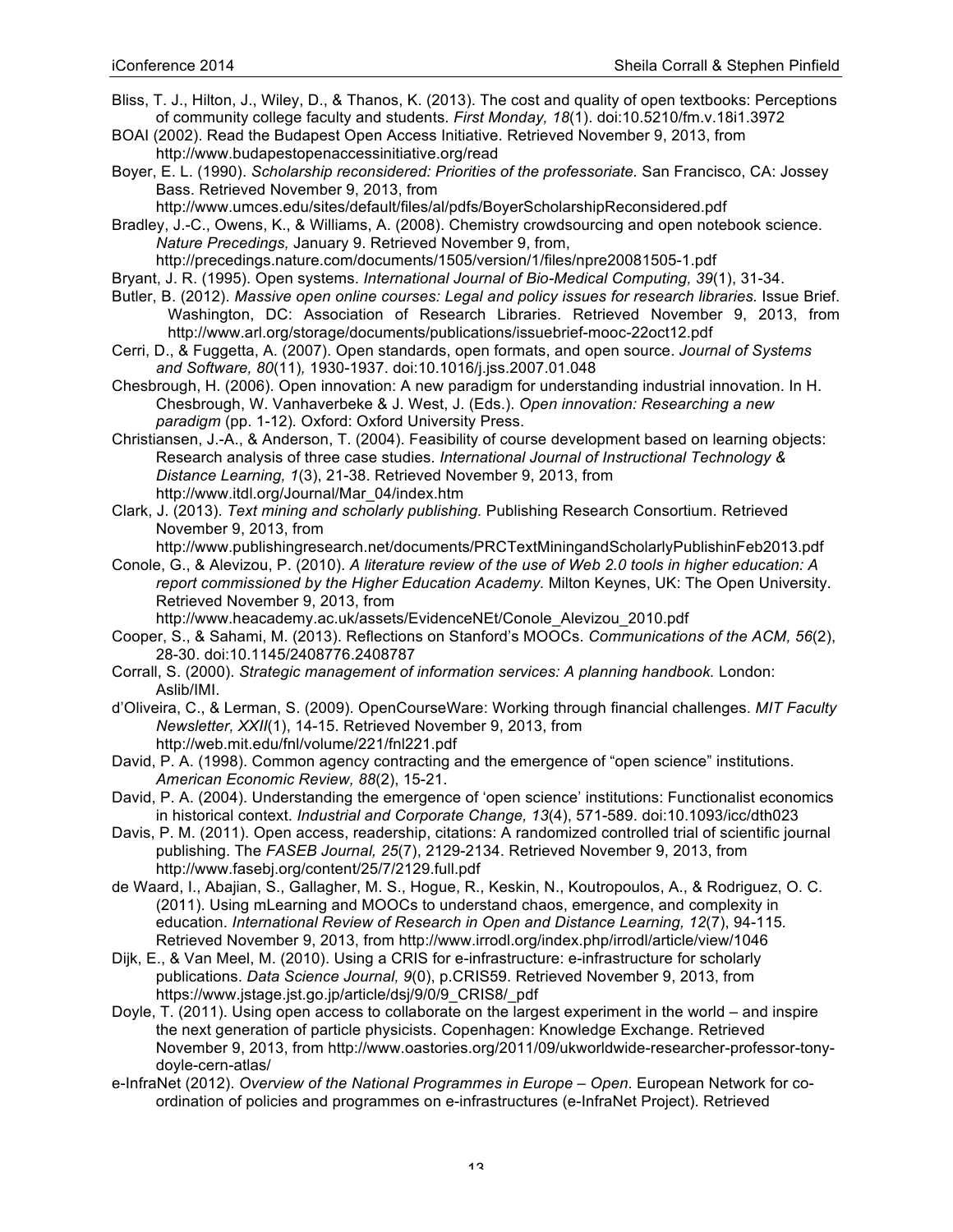November 9, 2013, from http://e-infranet.eu/output/overview-of-the-national-programmes-ineurope-open/

- e-InfraNet (2013). *e-InfraNet: 'Open' as the default modus operandi for research and higher education*. European Network for co-ordination of policies and programmes on e-infrastructures (e-InfraNet Project). Retrieved November 9, 2013, from http://e-infranet.eu/output/e-infranet-open-as-thedefault-modus-operandi-for-research-and-higher-education/
- Ehlers, U. D. (2011). Extending the territory: From open educational resources to open educational practices. *Journal of Open, Flexible and Distance Learning, 15*(2), 1-10. Retrieved November 9, 2013, from http://journals.akoaotearoa.ac.nz/index.php/JOFDL/article/viewFile/64/46
- Esposito, A. (2013). Neither digital or open, just researchers: Views on digital/open scholarship practices in an Italian university. *First Monday*, *18*(1). doi:10.5210/fm.v18i1.388
- Ford, E. (2013). Defining and characterizing open peer review: A review of the literature. *Journal of Scholarly Publishing, 44*(4), 311-326. doi:10.3138/jsp.44-4-001
- Garnett, F., & Ecclesfield, N. (2011). Towards a framework for co-creating open scholarship. *ALT-C 2011 Conference Proceedings: 18th International conference of the Association for Learning Technology, Leeds, UK, September 6-8, 2011*. Retrieved November 9, 2013, from http://repository.alt.ac.uk/2177/1/rlt7795.pdf
- Good, R., & Bauwens, M. (2010). P2P and open infrastructures: The society of openness comes of age. Master New Media. Retrieved November 9, 2013, from http://www.masternewmedia.org/p2p-andopen-infrastructures-the-society-of-openness-comes-of-age/
- Henneken, E. A., & Accomazzi, A. (2012). Linking to data: Effect on citation rates in astronomy. In P. Ballester, D. Egret & P. F. N. Lorente (Eds.). *Astronomical Data Analysis Software and Systems XXI, Paris, France, November 6-10, 2012* (pp. 763-766)*.* Retrieved November 9, 2013, from http://www.aspbooks.org/a/volumes/article\_details/?paper\_id=34778
- Hess, C., & Ostrom, E. (2007). Introduction: An overview of the knowledge commons. In C. Hess & E. Ostrom (Eds.). *Understanding knowledge as a commons: From theory to practice* (pp. 3-26). Cambridge, MA: MIT Press.
- Hodgkinson-Williams, C. (2010). *Benefits and challenges of OER for higher education institutions.*  Vancouver: Commonwealth of Learning. Retrieved November 9, 2013, from http://www.col.org/SiteCollectionDocuments/OER\_BenefitsChallenges\_presentation.pdf
- Houghton, J. (2009). *Open access – what are the economic benefits? A comparison of the United Kingdom, Netherlands and Denmark.* Melbourne: Victoria University. Retrieved November 9, 2013, from http://www.knowledge-exchange.info/Default.aspx?ID=316
- Houghton, J., & Sheehan, P. (2009). Estimating the potential impacts of open access to research findings. *Economic Analysis and Policy, 39*(1), 127-142. Retrieved November 9, 2013, from http://www.eap-journal.com/archive/v39\_i1\_10\_-houghton.pdf
- Houghton J., Dugall, B., Bernius, S., Krönung, J., & König, W. (2012). *General cost analysis for scholarly communication in Germany: Results of the "Houghton Report" for Germany*. Frankfurt: Goethe University. Retrieved November 9, 2013, from http://publikationen.ub.unifrankfurt.de/frontdoor/index/index/docId/27530
- Houghton, J., Rasmussen, B., & Sheehan, P. (2010). *Economic and social returns on investment in open archiving of publicly funded research outputs: Report to SPARC.* Washington, DC: Scholarly Publishing & Academic Resources Coalition. Retrieved November 9, 2013, from http://www.sparc.arl.org/sites/default/files/vufrpaa.pdf
- Houghton, J., Steele, C., & Sheehan, P. (2006). *Research communication costs in Australia: Emerging opportunities and benefits: A report to the Department of Education, Science and Training.*  Melbourne: Victoria University, Centre for Strategic Economic Studies. Retrieved November 9, 2013, from http://hdl.handle.net/1885/44485
- Howard, J. (2012). Elsevier experiments with allowing 'text mining' of its journals. *The Chronicle of Higher Education,* May 6, 2012. Retrieved November 9, 2013, from http://chronicle.com/article/Hot-Type-Elsevier-Experiments/131789/
- Iiyoshi, T., & Kumar, M. S. V. (Eds.). (2008). *Opening up education: The collective advancement of education through open technology, open content, and open knowledge.* Cambridge, MA: MIT Press. Retrieved November 9, 2013, from http://mitpress.mit.edu/books/opening-education

Jha, A. (2011). Results of publicly funded research will be open access – science minister. *Guardian* December 8, 2011. Retrieved November 9, 2013, from http://www.theguardian.com/science/2011/dec/08/publicly-funded-research-open-access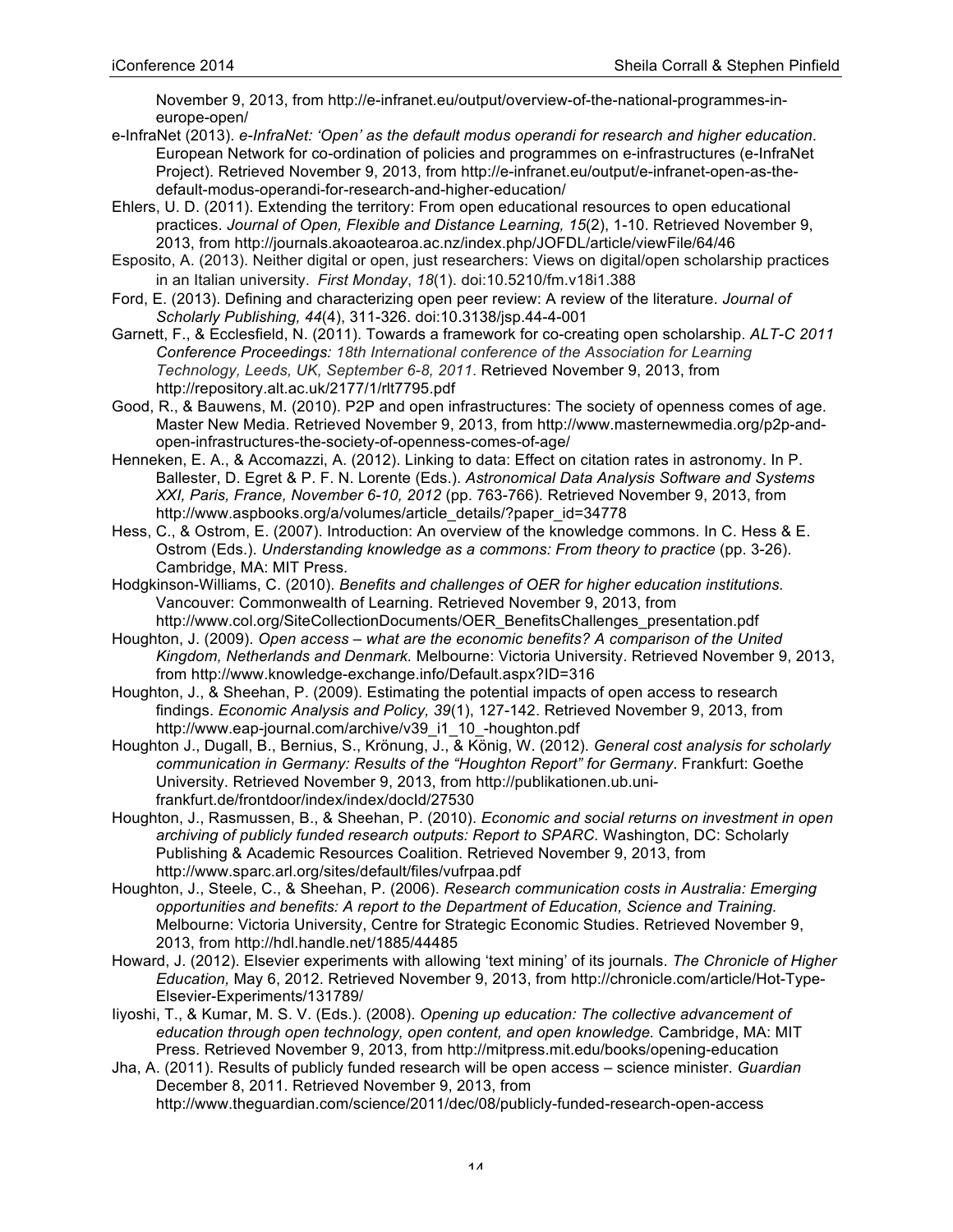- Jones, R., MacGillivray, M., Murray-Rust, P., Pitman, J., Sefton, P., O'Steen, B., & Waites, W. (2011). Open bibliography for science, technology, and medicine. *Journal of Chemoinformatics, 3*(October), 47. doi:10.1186/1758-2946-3-47
- Jubb, M., Cook, J., Hulls, D., Jones, D., & Ware, M. (2011). Costs, risks and benefits in improving access to journal articles. *Learned Publishing, 24*(4)*,* 247-260. doi:10.1087/20110402
- Katz, R, N, (2010). Scholars, scholarship, and the scholarly enterprise in the digital age. *EDUCAUSE Review, 45*(2), 44-56. Retrieved November 9, 2013, from http://net.educause.edu/ir/library/pdf/ERM1023.pdf
- KE (2011). *Open access success stories.* Copenhagen: Knowledge Exchange. Retrieved November 9, 2013, from http://www.oastories.org/success-stories/
- Keller , P., & Mossink, W. (2008). *Reuse of material in the context of education and research.* Utrecht: SURFDirect. Retrieved November 9, 2013, from http://www.surf.nl/en/publicaties/pages/reuseofmaterial.aspx
- Kelly, B., Wilson, S., & Metcalfe, R. (2007). Openness in higher education: Open source, open standards, open access. In L. Chan & B. Martens (Eds.). *ELPUB2007: Openness in Digital Publishing: Awareness, Discovery and Access – Proceedings of the 11th International Conference on Electronic Publishing, Vienna, Austria, June 13-15, 2007* (pp. 161-174). Vienna: ÖKK-Editions. Retrieved November 9, 2013, from http://elpub.scix.net/data/works/att/140\_elpub2007.content.pdf
- Kuchma, I. (2008). Open access, equity, and strong economy in developing and transition countries: Policy perspective. *Serials Review, 34*(1)*,* 13-20. doi:10.1016/j.serrev.2007.12.004
- Leeson, J., & Mason, J. (2007). The open agenda and organisational alignment. *15th International Conference on Computers in Education, Hiroshima, Japan, November 5-9, 2007, Supplementary Proceedings, Vol. 1* (pp. 189-194).
- Liyanagunawardena, T., Adams, A. A., & Williams, S. A. (2013). MOOCs: A systematic study of the published literature 2008-2012. *International Review of Research in Open and Distance Learning*, *14*(3), 202-227. Retrieved November 9, 2013, from http://www.irrodl.org/index.php/irrodl/article/view/1455
- Look, H., & Marsh, K. (2012). *Benefits of open access to scholarly research to the public sector*. A research report to JISC from Rightscom Ltd and Matrix Evidence Ltd. Bristol: JISC. Retrieved November 9, 2013, from

http://repository.jisc.ac.uk/575/1/publicsector\_oa\_report\_final\_20120312.pdf

- Lossau, N., & Peters, D. (2008). DRIVER: Building a sustainable infrastructure of European scientific repositories. *LIBER Quarterly, 18(*3/4):,437-448. Retrieved November 9, 2013, from http://liber.library.uu.nl/index.php/lq/issue/view/462
- Lyon, L. (2009). *Open science at web-scale: Optimising participation and predictive potential.*  Consultative Report. Bristol: JISC. Retrieved November 9, 2013, from http://www.jisc.ac.uk/publications/reports/2009/opensciencerpt.aspx
- McDonald, D., & Kelly, U. (2012). *The value and benefits of text mining*. Bristol: JISC. Retrieved November 9, 2013, from http://www.jisc.ac.uk/publications/reports/2012/value-and-benefits-of-textmining.aspx
- Mittal, R., & Mahesh, G. (2008). Digital libraries and repositories in India: An evaluative study. *Program, 42*(3), 286-302. doi:10.1108/00330330810892695
- OCW Consortium (n.d.). What is OpenCourseWare? OpenCourseWareConsortium. Retrieved November 9, 2013, from http://www.ocwconsortium.org/faq/what-is-open-courseware/
- OPAL (2011). *Beyond OER: Shifting focus to open educational practi*ces. Essen, Germany: Open Educational Quality Initiative. Retrieved November 9, 2013, from http://duepublico.uni-duisburgessen.de/servlets/DocumentServlet?id=23933
- OKF (2011). *Open definition* (Version 1.1). Cambridge: Open Knowledge Foundation. Retrieved November 9, 2013, from http://opendefinition.org/okd/
- Pearce, N., Weller, M., Scanlon, E., & Ashleigh, M. (2010). Digital scholarship considered: How new technologies could transform academic work. *In Education*, 16(1), 33-44. Retrieved November 9, 2013, from http://ineducation.ca/index.php/ineducation/article/view/44/509
- Peters, M. A. (2010). Three forms of the knowledge economy: Learning, creativity and openness. *British Journal of Educational Studies, 58*(1), 67-88. doi:10.1080/00071000903516452
- Peters, M. A., & Roberts, P. (2012).*The virtues of openness: Education, science, and scholarship in the digital age.* Boulder, CO: Paradigm.
- Pinfield, S. (2012). Opening up the academy: The "open" agenda, technology, and universities. *EDUCAUSE Review*, 47(1), 52-53. http://net.educause.edu/ir/library/pdf/ERM1217.pdf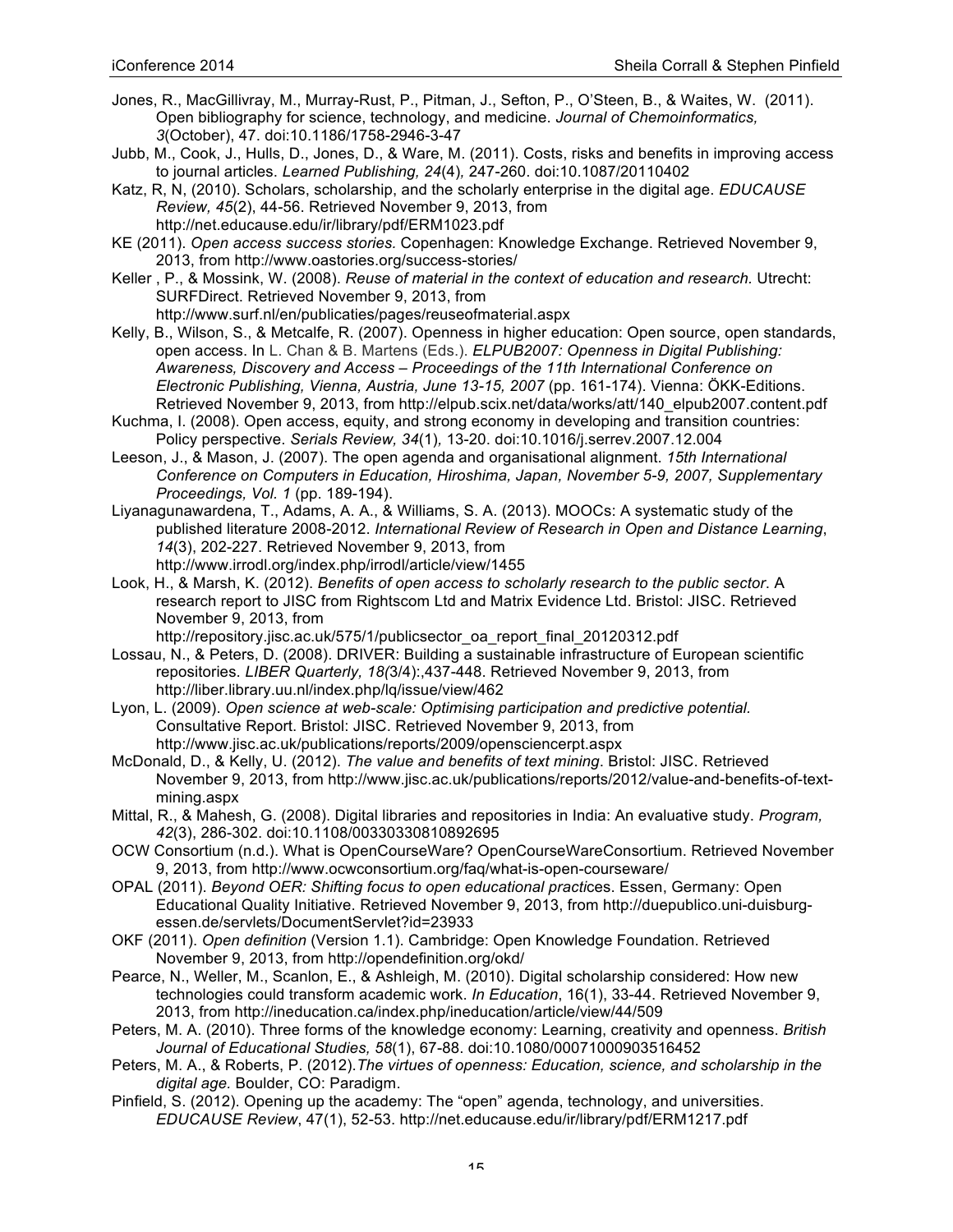- Pinfield, S., Salter, J., Bath, P., Hubbard, B., Millington, P., Anders, J., & Hussain, A. (in press). Openaccess repositories worldwide, 2005-2012: Past growth, current characteristics and future possibilities. *Journal of the American Society for Information Science and Technology*. Retrieved November 9, 2013, from http://eprints.whiterose.ac.uk/76632
- Piwowar, H. A., Day, R. S., & Fridsma, D. B. (2007). Sharing detailed research data is associated with increased citation rate. *PLoS ONE, 2*(3): e308. doi:10.1371/journal.pone.0000308
- Procter, R., Halfpenny, P., & Voss, A. (2012). Research data management: Opportunities and challenges for HEIs. In G. Pryor (Ed.). *Managing research data* (pp. 135-150). London: Facet.
- Ray, D., Gulla, U., Dash, S. S., & Gupta, M. P. (2011). A critical survey of selected government interoperability frameworks. *Transforming Government: People, Process and Policy, 5*(2), 114-142. doi:10.1108/17506161111131168
- Read, M. (2011). Open resources: The need for integration. *EDUCAUSE 2011 Annual Conference, Philadelphia, PA, October 18-21, 2011.* Retrieved November 9, 2013, from http://www.educause.edu/annual-conference/2011/open-resources-need-integration
- RCUK (2013). RCUK policy on open access and supporting guidance. Swindon: Research Councils UK. Retrieved November 9, 2013, from
	- http://www.rcuk.ac.uk/documents/documents/RCUKOpenAccessPolicy.pdf
- Rhoten, D., & Powell, W. W. (2007). The frontiers of intellectual property: Expanded protection versus new models of open science. *Annual Review of Law and Social Science, 3,* 345-373.
- Royal Society (2012). *Science as an open enterprise*. London: The Royal Society. Retrieved November 9, 2013, from http://royalsociety.org/policy/projects/science-public-enterprise/report/
- Rzepa, H. (2011). The past, present and future of scientific discourse. *Journal of Chemoinformatics, 3*(October)*,* 46. doi:10.1186/1758-2946-3-46
- Schroeder, R. (2007). e-Research infrastructures and open science: Towards a new system of knowledge production? *Prometheus, 25*(1), 1-17. doi:10.1080/08109020601172860
- Schuwer, R., & Mulder, F. (2009) OpenER, a Dutch initiative in Open Educational Resources, *Open Learning: The Journal of Open, Distance and e-Learning, 24*(1), 67-76. doi:10.1080/02680510802627852
- Shotton, D. (2012). The five stars of online journal articles a framework for article evaluation. *D-Lib Magazine, 18*(1/2). doi:10.1045/january2012-shotton
- Smith, E. (2011). The limits of sharing: An ethical analysis of the arguments for and against the sharing of databases and material banks. *Accountability in Research: Policies and Quality Assurance, (18)*6, 357-381. doi:10.1080/08989621.2011.609443
- Stokker, J. (2011). Open access: A widening agenda An Australian perspective. *Proceedings of the 32nd Annual IATUL Conference, Warsaw, Poland, May 29-June 2, 2011* (Paper 14). Retrieved November 9, 2013, from http://docs.lib.purdue.edu/iatul/2011/papers/14
- Suber, P. (2012). *Open access*. Cambridge, MA: MIT Press. Retrieved November 9, 2013, from http://mitpress.mit.edu/books/open-access
- Swan, A. (2010). *The open access citation advantage: Studies and results to date*. Technical Report. Southampton: University of Southampton, School of Electronics and Computer Science. Retrieved November 9, 2013, from http://eprints.soton.ac.uk/268516/
- Tedd, L. A. (2009). Open access publishing and institutional repositories: An overview. *7th International Convention on Automation of Libraries in Education and Research, Pondicherry, India, February 25-27, 2009* (pp. 572-584). Gandhinagar, India: Information and Library Network (INFLIBNET) Centre. Retrieved November 9, 2013, from http://www.inflibnet.ac.in/caliber2009/CaliberPDF/71.pdf
- Tiemann, M. (2005). An objective definition of open standards. *Computer Standards & Interfaces, 28*(5)*,*  495-507. doi:10.1016/j.csi.2004.12.003
- Tkacz, N. (2012). From open source to open government: A Critique of open politics. *Ephemera, 12*(4), 386-405. Retrieved November 9, 2013, from http://www.ephemerajournal.org/sites/default/files/12- 4tkacz\_0.pdf
- Torres-Salinas, D., Martín-Martín, A., & Fuente-Gutiérrez, E. (2013). *An introduction to the coverage of the Data Citation Index (Thomson-Reuters): Disciplines, document types and repositories.* EC3 Working Papers. Granada, Spain: Evaluación de la Ciencia y la Comunicación Científica [Evaluation of Science and Scientific Communication], University of Grenada. Retrieved November 9, 2013, from http://arxiv.org/pdf/1306.6584v1.pdf
- Undheim, T. A., & Friedrich, J. (2008). The momentum of open standards: A pragmatic approach to software interoperability. *European Journal of ePractice, 5,* 1-13. Retrieved November 9, 2013, from http://www.epractice.eu/files/5.1.pdf